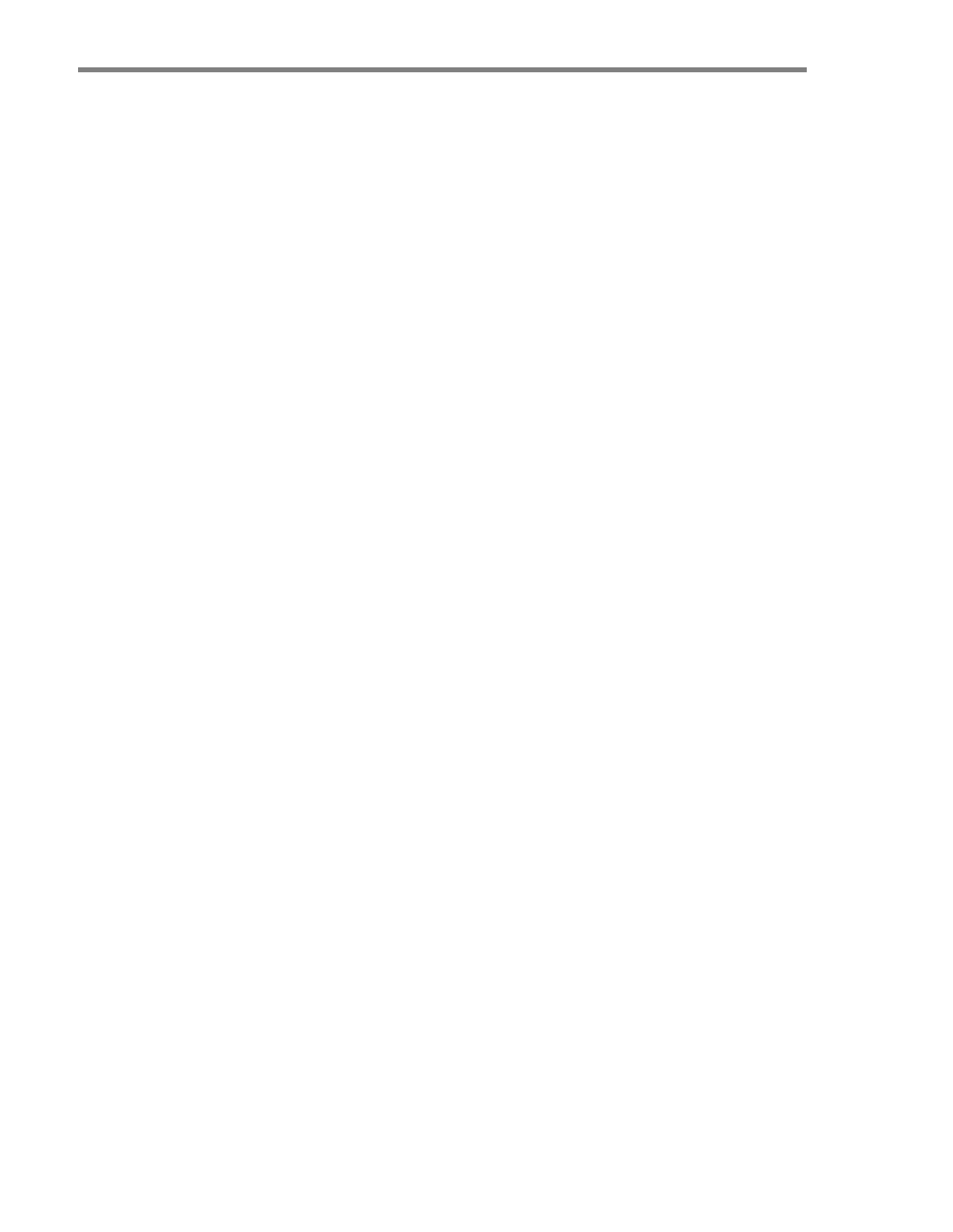

**HANDBOOK** 

2022-2023 School Year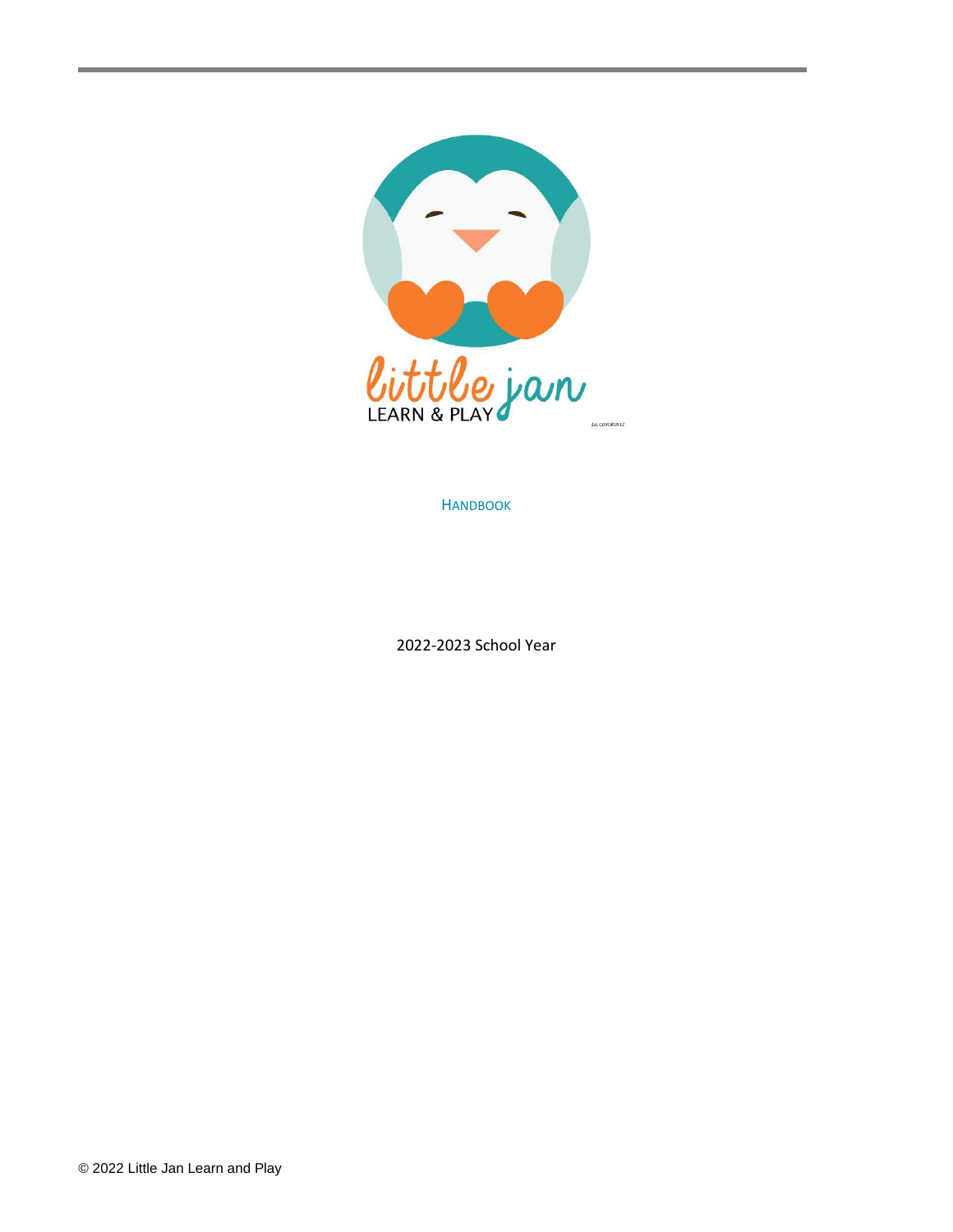

WELCOME

Dear Family,

First, we want to thank you for giving Little Jan Learn and Play the opportunity to be your child's early learning educators. It's an honor and privilege to provide your child a second home and a place where they are accepted and loved. Having you involved in your child's early learning, will make this experience long lasting for you and your child, so we will always work as a team to make them the best they can be and look forward to seeing your child develop physically, emotionally and academically. We promise to make your child's preschool experience fun and memorable.

Little Jan Learn and Play includes the child-initiated and teacher-directed activities and experiences offered to young children that support and enrich their development physically, emotionally, socially, and cognitively. we use inspired Montessori and S.T.E.A.M (Science, Technology, Engineering, Arts, Math) for Toddlers and Twos and Preschool as guides for planning the curriculum in each of its program rooms. These plans must contain many activities, designed to foster each child's development, and the development of the group. Lesson plans should be changed to accommodate the children's changing interests. Each classroom is set-up in centers, which include circle time, blocks, dramatic play, math, reading, writing, science, music and art. Outdoor play is important to a child's physical development and must be included in both the morning and afternoon schedule. "free-play" is a daily part of the curriculum and means a child can choose which center or activity he/she participates in; This promotes creative expression and development of important social skills.

Thank you for choosing Little Jan Learn and Play. We look forward to providing your child with a caring and enriching environment. Sincerely,

> Sincerely, Little Jan administration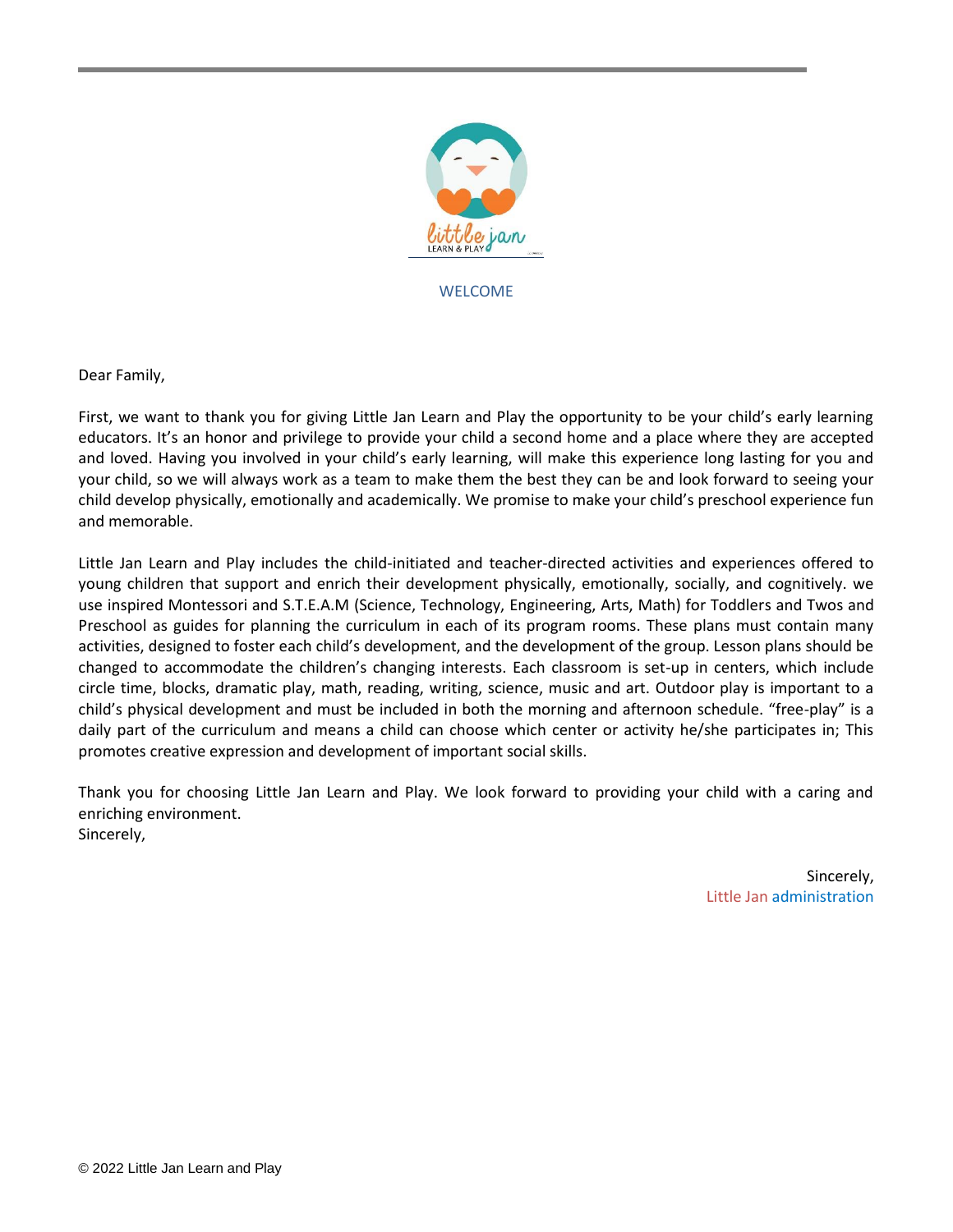# TABLE OF CONTENTS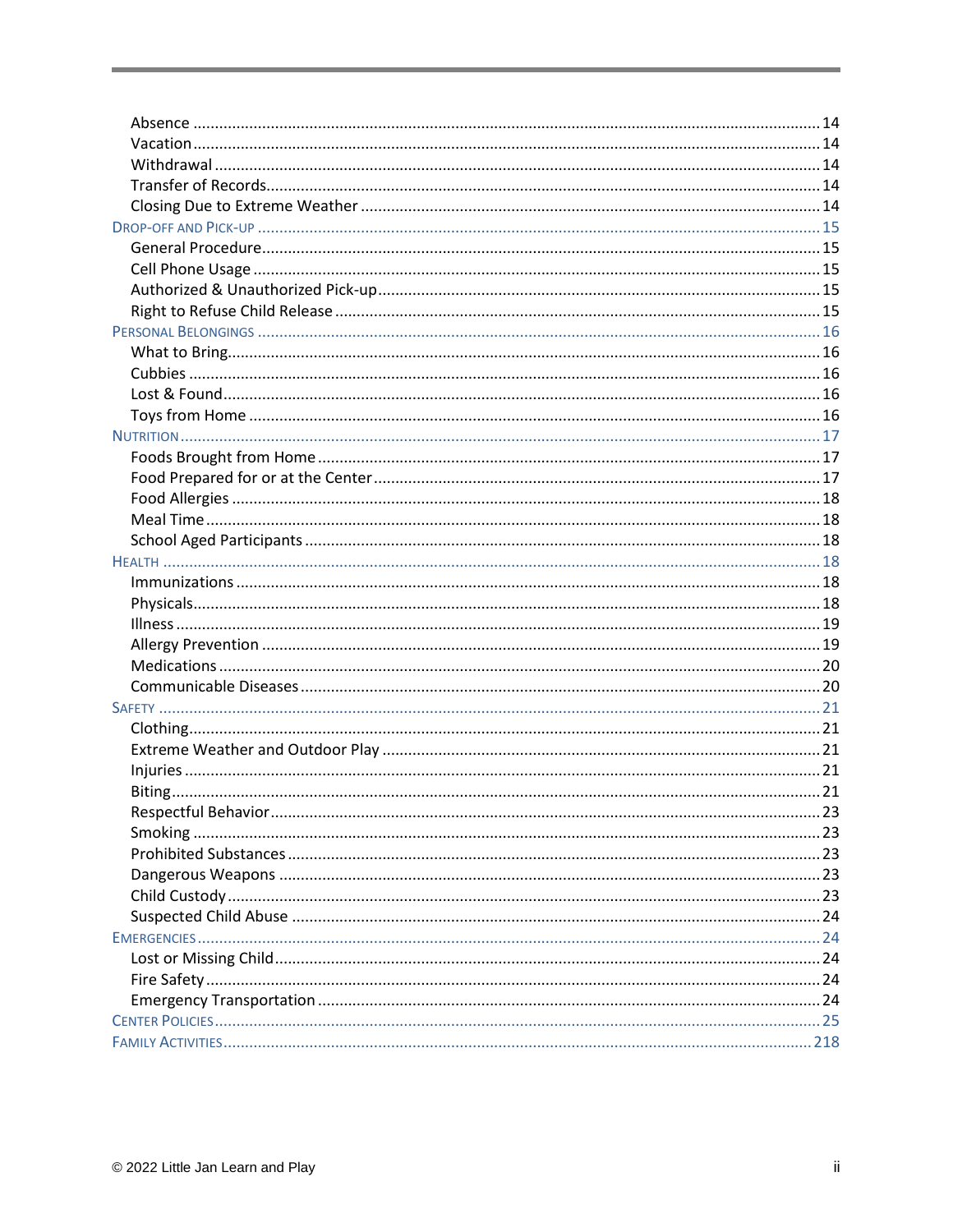#### ABOUT US

#### *Philosophy*

Our goal is to offer children a variety of opportunities to explore their world through active play and learn experiences. We strive to incorporate the arts in our school with a love for music, art, and even dramatic expressions. We want our students to meet intellectual, moral, social, emotional, physical and spatial needs for each of our students.

We will provide age appropriate curriculum that will promote that each of our students hit their developmental milestones in all four of the development domains. We want to guide them to follow their curiosity, to think creatively, and to work both independently and cooperatively with others.

In addition, we want to teach our students values such as honesty, trust, a passion for excellence and citizenship. We long to inspire our students to have a good moral character, with responsibility, respect and fairness. We need to impact our students which will encourage a positive change in our world. be the change you want to see in the world.

#### *Mission*

Our mission is to provide a safe, secure warm, familiar, stimulating, caring, and diverse learning environment for children ages 1 year old to school agers to explore at their own. Our focus is to provide an encouraging educational experience with skilled teachers helping reach each child's full potential with promoting social, emotional, physical, and cognitive development through learning and play. The environment will be clean, fun and safe where your child can be triumphant and succeed in the next step of life. we will inspire curiosity and the desire to learn. We are committed to the families we serve, we strive to give parents complete peace of mind, while being a shining example of what a quality childcare center should be.

# *Certification*

- Little Jan Learn and Play is licensed with the state of Florida.
- Certified CPR and FIRST AID Staff.
- CDA certified staff.
- Early childhood Education.
- GOLD® Interrater Reliability Certification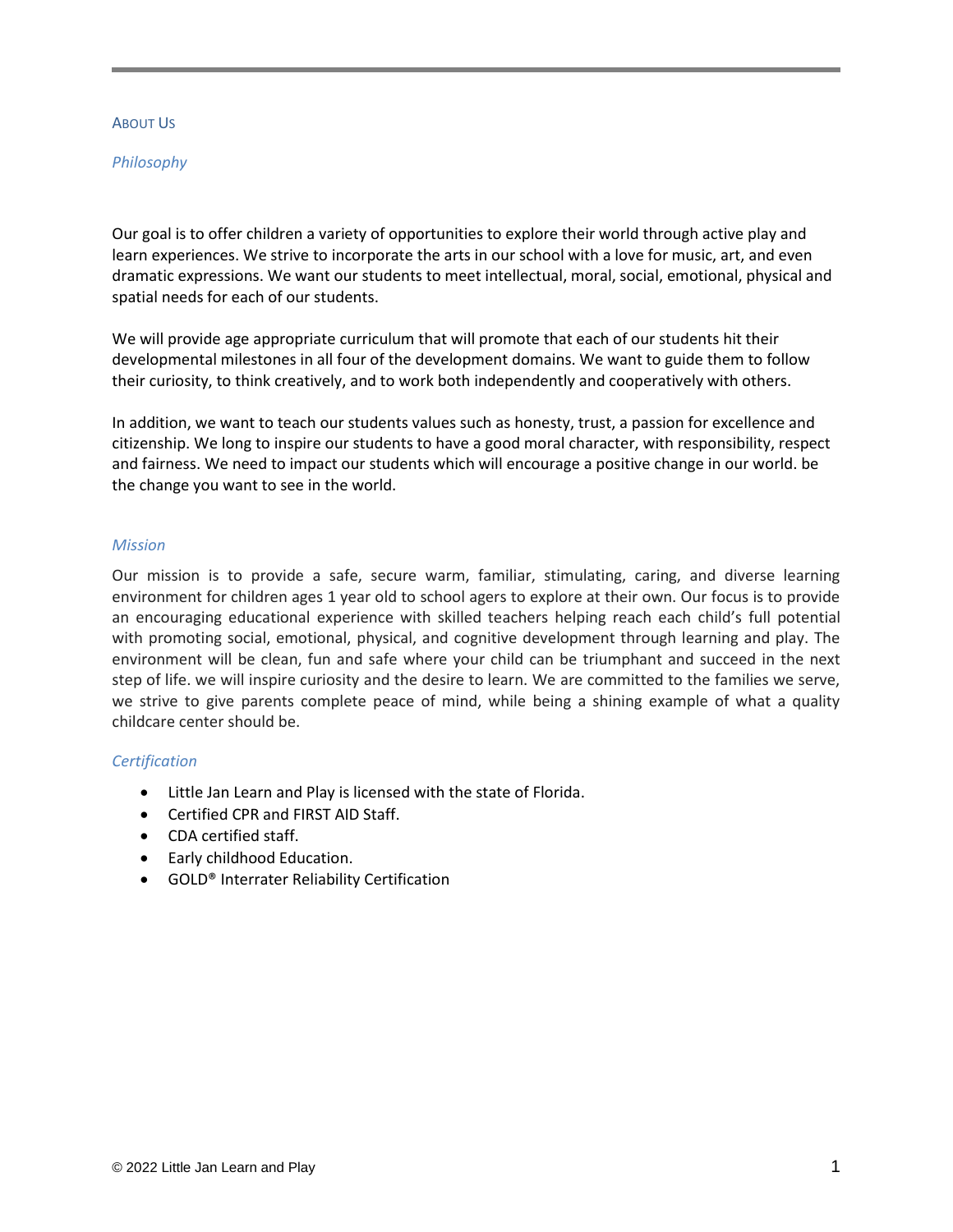#### *Hours of Operation*

Childcare services are provided from 7 AM to 6:00 PM Monday through Friday. School age care will also be conducted at these times.

#### *Holidays*

We are closed for certain holidays: Labor Day Thanksgiving Day after Thanksgiving Christmas Day New Year Day Martin Luther King President day and Washington's Birthday Memorial Day

There will be early closings (3:00pm) on Day before Thanksgiving Day before Christmas Day before New Year.

# *Admission & Enrollment*

All admission and enrollment forms must be completed, and enrollment fee and first tuition payment paid prior to your child's first day of attendance.

An enrollment fee of \$130 is due at the time of enrollment. This fee is non-refundable.

Based on the availability and openings, our facility admits children from 1 to 6 years of age.

Children are admitted without regard to race culture, sex, religion, national origin, or disability. We do not discriminate based on special needs if a safe, supportive environment can be provided.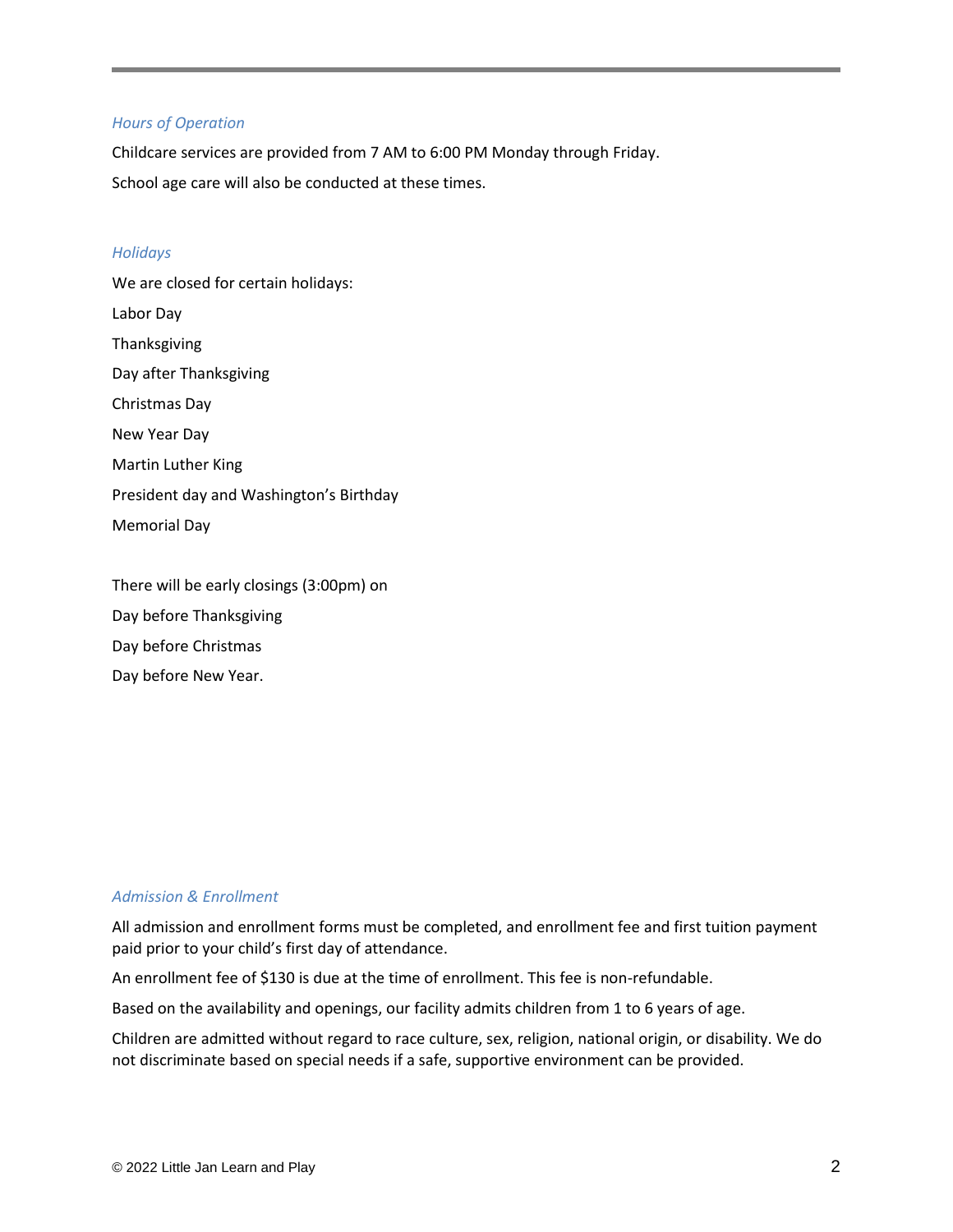# *Inclusion*

Little Jan Learn and Play believes that children of all ability levels are entitled to the same opportunities for participation, acceptance and belonging in childcare. We will make every reasonable accommodation to encourage full and active participation of all children in our program based on his/her individual capabilities and needs.

If your child has an identified special need,

1. Children with special needs will be accepted into our program under the guidelines of the Americans with

Disabilities Act (ADA).

2. All families will be treated with dignity and with respect for their individual needs and/or differences.

3. Little Jan Learn and Play will be responsible for ensuring that confidentiality about special needs is maintained

for all families and staff in the program.

4. Little Jan Learn and Play will ensure that when a child with a special need is identified on the Child Care Application Form, the family will be given a Special Health Care Plan and Emergency Information for Children with Special Needs Form to be filled out by the family and health care provider collaboratively with a member of the childcare program staff.

5. Children with special needs will fully be given the opportunity to participate in the program possible. Parents will provide IFSP/IEP papers if available to ensure the childcare program provides the most supportive environment possible.

6. All staff will receive general training on the benefits of inclusion of children with special needs and training on specific accommodations that any child in their classrooms may need. The knowledge of parents and health care professionals involved in the care of the child with special needs will be consulted to determine accommodations and or therapy requirements.

7. The individual written plan of care for children with special care needs will be followed in all emergency situations. Little Jan Learn and Play is responsible for making sure the plan shall be updated annually, at a minimum.

# *Non-Discrimination*

At Little Jan Learn and Play equal educational opportunities are available for all children, without regard to race, color, creed, national origin, gender, age, ethnicity, religion, disability, or parent/provider political beliefs, marital status, sexual orientation or special needs, or any other consideration made unlawful by federal, state, or local laws. Educational programs are designed to meet the varying needs of all students.

# *Family Activities and parent involvement*

Each family is a child's first teacher. We value families as partners in the growth and development of children in our program. We encourage parents and other family members to be involved in the program, visit children's classrooms, participate in events, and provide feedback on the program. We offer a variety of ways in which families can participate in helping us establish and reach our program goals.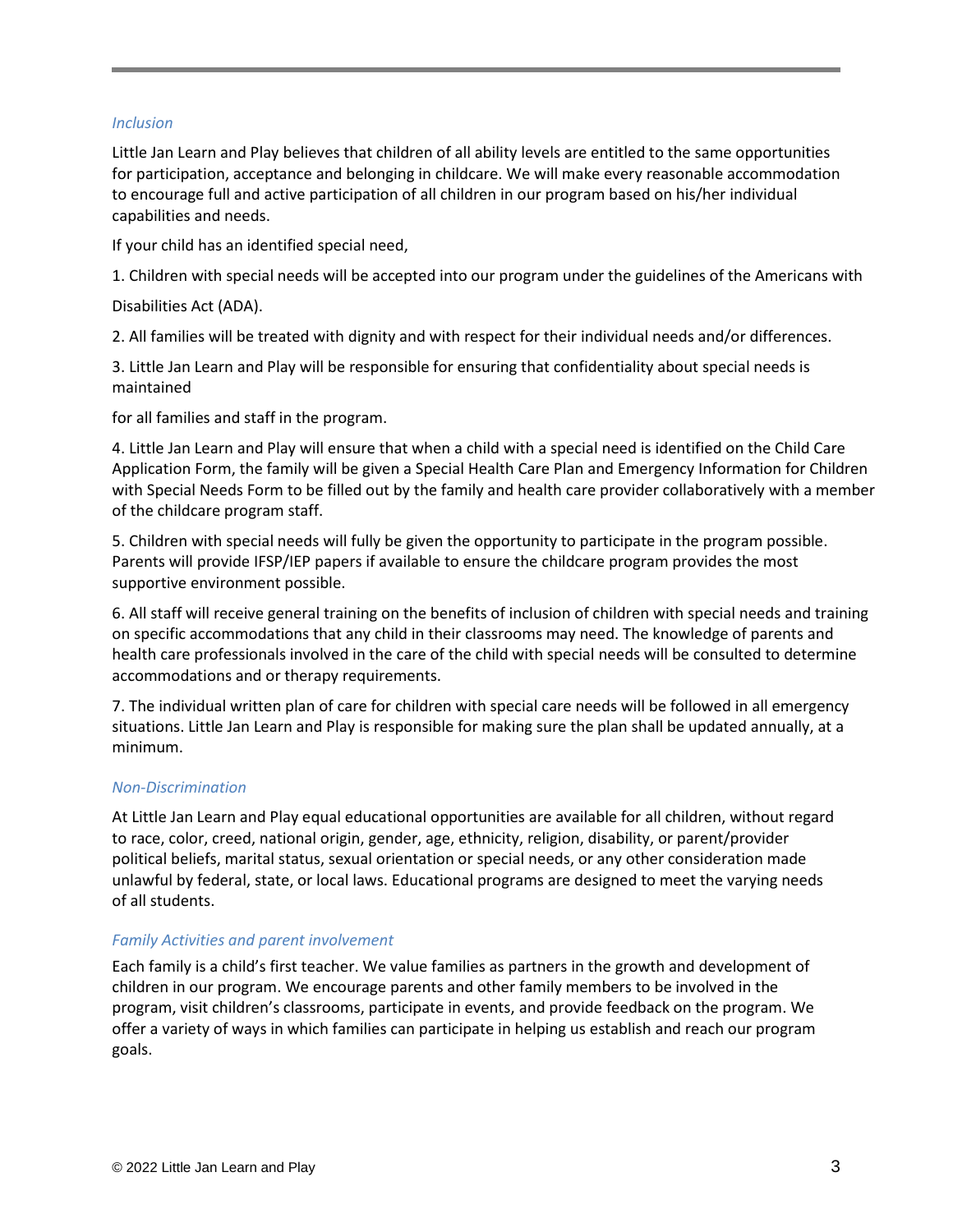Parent Involvement encourages families to participate in the class activities and school events. Numerous studies document the academic benefits of children of a family-school-teacher partnership. When families are evolved, children do better. Family engagement in a child's early educational experience is important because it increases the parent's knowledge of their child's program and can demonstrate to the child the place on schooling. Ways for families to be involved: Sharing their culture, sharing a talent or a job, participating in the class activities, Proper communication between our parents and the teachers is extremely important.

You are welcome to call to arrange a meeting with your child's teacher if you have any concerns of your child's academic achievements.

Please see the list of Family Activities at the end of this booklet.

# *Confidentiality*

Unless we receive your written consent, information regarding your child will not be released except for that required by our regulatory and partnering agencies. All records concerning children at our program are confidential.

# *Staff Qualifications*

All staff we hire are warm and nurturing, who understand child's development, who can apply their knowledge in the classroom and who respect each child as an individual. we seek employees who value working as a team with parents, colleagues and volunteers. we select our staff carefully in order to provide the best possible care and education for the children. the teachers are available to parents by appointment. All teachers are trained with first AID and CPR certificate, our cook prepares all food on site, all staff members are background checked, all staff have training and recognizing certificates. All staff are trained to recognize and prevent child abuse and individual child develop; they will be screening each child daily.

Preschoolers are usually most responsive to activities in which they are involved in Hands-On activities.

Our Teachers are hired in compliance with the state requirements and qualifications as a base minimum. Typical staff certifications are as follows:

| <b>Position Title</b>     | <b>Education/Certification</b>                                | <b>Experience</b> |
|---------------------------|---------------------------------------------------------------|-------------------|
| <b>Teacher Lead</b>       | <b>Bachelor Degree</b>                                        | 3 Year            |
| Teacher                   | CDA / Associate Degree in Early<br><b>Childhood Education</b> | 2 years           |
| Teacher<br>Assistant/Aide | 45 Hours DCF                                                  | 1 year            |

Caregivers participate in orientation and ongoing training in the areas of child growth and development, healthy and safe environments, developmentally appropriate practices, guidance, family relationships, cultural and individual diversity, and professionalism.

We strongly discourage families from entering into employment arrangements with staff (i.e. babysitting). Any arrangement between families and our caregivers outside the programs and services we offer is a private matter, not connected or sanctioned by Little Jan Learn and Play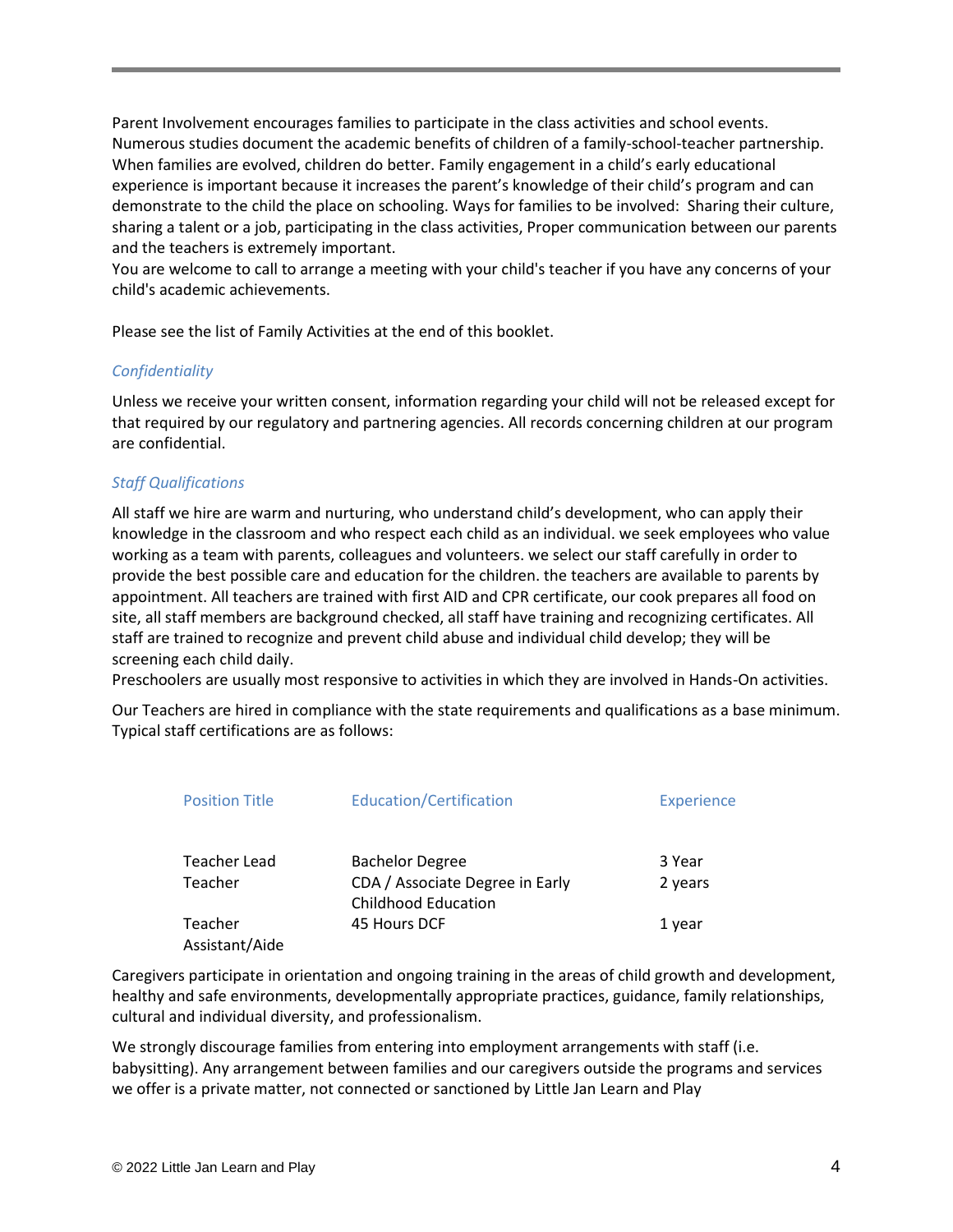# *Child to Staff Ratios*

Children are always supervised. All caregivers receive scheduled breaks which reduce fatigue and help to ensure alertness.

We maintain the following standards for child to staff ratios:

| Age              | Child to Staff | <b>Maximum Group Size</b> |
|------------------|----------------|---------------------------|
| 1 Year Old       | 1:6            | 12                        |
| 2 Year Old       | 1:11           | 22                        |
| 3 year-olds      | 1:15           | $\overline{30}$           |
| 4 year-olds      | 1:20           | 40                        |
| 5 year-olds      | 1:20           | 40                        |
| 6 to 8 year-olds | 1:25           | 50                        |

Source: National Resource Center for Health and Safety in Child Care and Early Education.

# *Communication & Family Partnership*

Daily Communications. Daily notes from center staff will keep you informed about your child's activities and experiences at the center. Notes will be sent to parents thru Procare App at the end of the day.

Bulletin Boards. Located throughout the center, bulletin boards provide center news, upcoming events, faculty changes, holiday closing dates, announcements, etc.

Newsletters. Newsletters provide center news, events, announcements, etc. These newsletters are available at Procare App

Email. We encourage you to provide an email address that you use regularly so that we may send you announcements, event invitations, newsletters and general updates.

Parent Resource Room. Our parent resource room provides a learning environment for parents to share opinions, ideas and experiences and increase their understanding of learning and development.

Family Visits. Family participation is encouraged. Visit our classrooms, volunteer, come along on a field trip, or eat a meal with your child before 8:30am. Signing in is required for the safety and protection of our children. Each visitor must sign in while on premises and sign-out upon leaving on our visitor folder.

Family Night. Family nights are scheduled on a regular basis. These nights include snacks, drinks and fun filled age-appropriate activities for families. Family Nights allow families and children time to share, learn, and have fun. Families have an opportunity to be a part of their child's learning experience and connect with other families.

Conferences. Family & teacher conferences occur at least every quarter a year. During these conferences, we will discuss your child's strengths, likes and dislikes, and styles of learning. We will work together to set goals for your child's growth and development. You may request additional conferences regarding your child's progress at any time. We encourage you to communicate any concerns.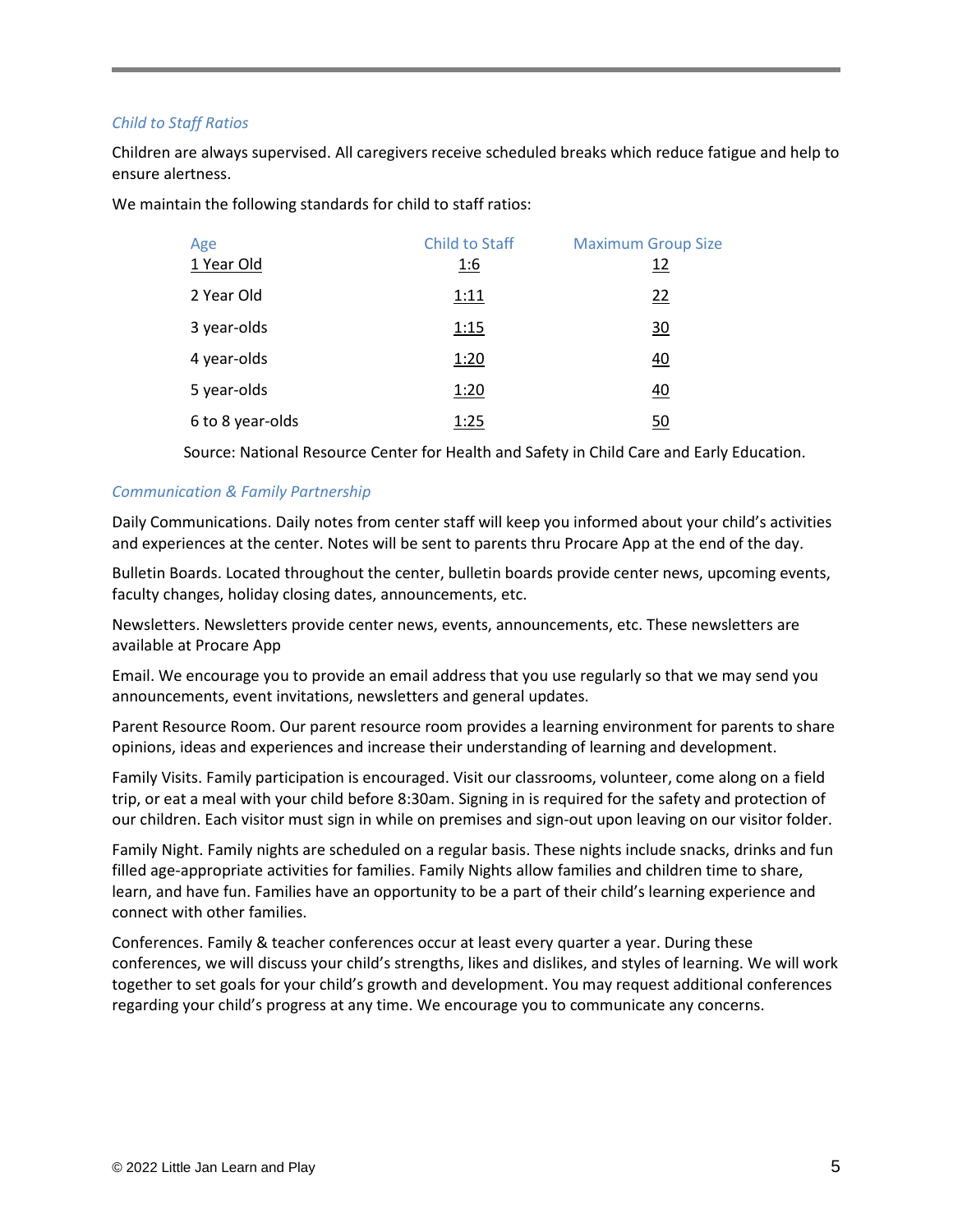#### *Open Door Policy Separation anxiety*

We are delighted to have family members participate in our program. Parents/Guardians are welcome to visit the program any time during regular program hours. The infant room welcomes parents/guardians to nurse or feed their infants.

Open Door Policy does not mean the doors will be unlocked. For the safety and protection of the children, external doors will always be kept locked.

Our team will always do their best to speak with parents/guardians. Since staff days are devoted to caring for children, it is usually not feasible to have a long discussion during regular program hours. If a situation requires a longer discussion, kindly arrange for an appointment.

Separation anxiety is very common for both parent and child. You play a critical role in helping your child to make this adjustment. Remember that your child looks to you for reassurance that he/she is safe and that you are confident about his ability to adjust to this new environment. We ask that you help us make this time less shocking by following this guideline.

Parents must always deliver the child directly to the teacher.

#### *Publicity*

Occasionally, photos will be taken of the children at the center for use within the center or on our website. Unless the family indicates that they want their child to participate, we will not use pictures and names of children for publicity.

#### CURRICULUM & LEARNING

# *Learning Environment*

We provide a rich learning environment with curricula that are developmentally appropriate to the specific ages in each classroom. We have a flexible day routine that allows children to advance at their own pace. We strongly believe that learning happens through play. Learning and exploring are hands-on and are facilitated through interest areas. Our program is designed to enhance children's development in the following areas: creativity, self-expression, decision-making, problem-solving, responsibility, independence, and reasoning. We encourage openness to that which is different from us, and the ability to work and play with others.

#### *Curriculum & Assessment*

Little Jan Learn and Play uses: Connect 4 Learning Learn every day (Kaplan) The Galileo Pre-K Curriculum Brightstar (Nemours) Bridging Grades Thinking Kids Gryphon Houses. We are also inspired by STEAM and Montessori curriculum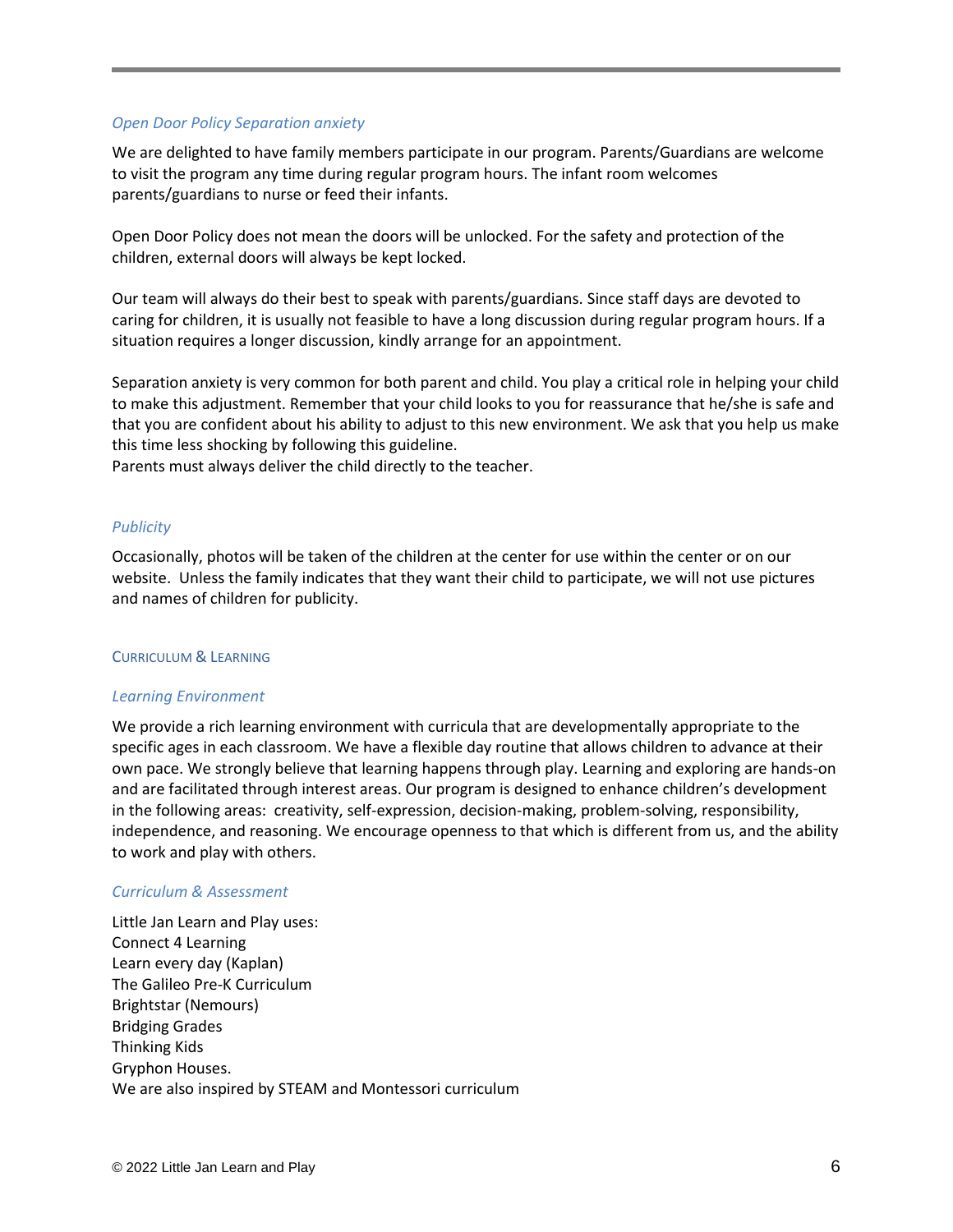As part of this curriculum, we gather information about each child's developmental abilities and evaluate progress so we can modify and adjust what we are doing in our classroom so as to deliver the best individualized instruction for each child. This evaluation is communicated to families periodically during the school year using various formal and informal tools, forms, and resources.

All staff members are trained to evaluate and track each child's individual development during their time at Little Jan. teachers are continually watching, observing, and documenting each child's development. By tracking a child's development, we can identify any delay or concerns.

A permanent assessment portfolio will be kept for each child and passed to the next teacher when a child transition. Assessment portfolios will contain a variety of items, including examples of artwork, assessment profiles, and parent-teacher conference forms. When a child leaves the childcare, the assessment portfolio will be given to the family.

The goal of the parent-teacher conference is to gain insight into your child's development both in the center setting as well as the home setting. During conferences, your child's development and any goals you may have for your child will be discussed. Parents are encouraged to request conferences whenever they feel it necessary.

For information about your child's day, please see daily schedules, activities and lessons plans posted in Class Dojo app

# *Developmental Screening*

Little Jan Learn and Play uses the ASQ assessments and Teaching Strategies to coincide with curriculumbased assessment(s), we monitor each child's achievement of developmental milestones, share observations with parents/guardians, and provide resource information as needed for further screenings, evaluations, and early intervention and treatment. The developmental screening process is a collaborative one, involving parents/guardians and done in conjunction with the child's primary care provider and health, education, and early intervention consultants. Developmental screening is conducted with written consent from the child's parent/guardian(s).

All staff members are trained to evaluate and track each child's individual development during their time at Little Jan. teachers are continually watching, observing, and documenting each child's development. By tracking a child's development, we can identify any delay or concerns.

A permanent assessment portfolio will be kept for each child and passed to the next teacher when a child transition. Assessment portfolios will contain a variety of items, including examples of artwork, assessment profiles, and parent-teacher conference forms. When a child leaves the childcare, the assessment portfolio will be given to the family.

The goal of the parent-teacher conference is to gain insight into your child's development both in the center setting as well as the home setting. During conferences, your child's development and any goals you may have for your child will be discussed. Parents are encouraged to request conferences whenever they feel it necessary.

#### *Outings and Field Trips*

Weather permitting; we conduct 15-30 minutes of supervised outdoor play and/or walking trips around the neighborhood twice times a day for all children. Children are always accounted for. A permission statement for participation in walking trips is included in the enrollment package.

From time to time, there will be supervised field trips, and we encourage you to join your child on the trip. *Permission Slips* for each trip must be signed by the child's family.

For field trips, please dress your child appropriately for the season. Walking shoes are a must. Sandals and flip-flops are not appropriate for walking and make it difficult for your child.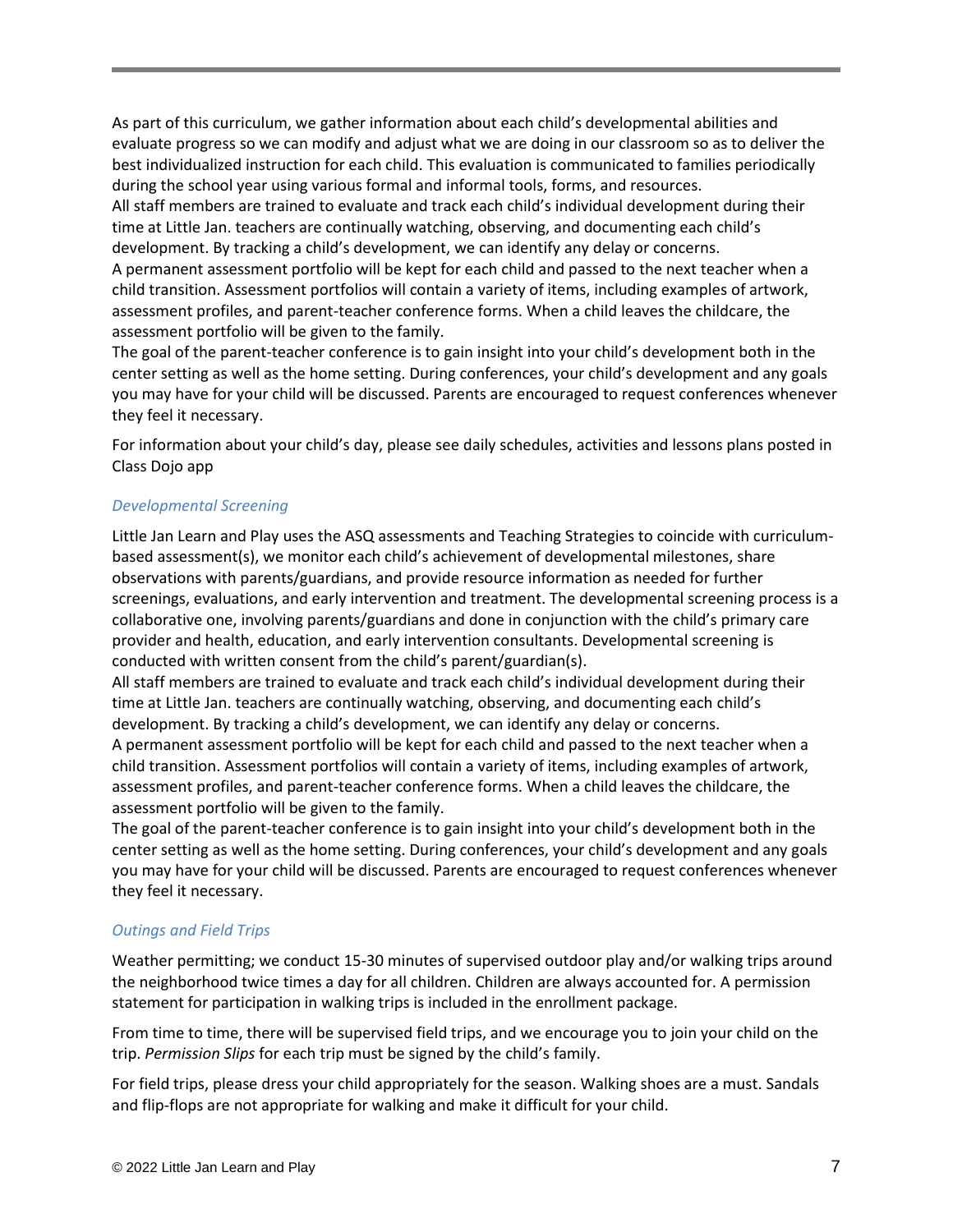The safety of children and staff will be guarded in all activities of childcare programs. Proper restraint systems (seat belts) and the correct use of them are critically important during travel to/from the childcare program as well as during field trips.

Florida State rules prohibit children under 4 years old from going on field trips or outings if transportation is needed.

#### *Transitions*

Your child's transition in childcare should be a positive and exciting learning adventure. We will work with you and your child to ensure the smoothest possible transition occurs as new routines and new people are introduced.

#### *Transition from home to center*

Prior to your child's first day, you will have an opportunity to tour the center, meet with your child's peers and teachers, and communicate any anticipated concerns. At this time please share the best communication methods that the teacher may use to reach you.

# *Transition between learning programs*

Children are transitioned to the next program based on age, developmental readiness, state licensing requirements, and space availability. During the transition, current and future teachers will meet with you to propose a plan to introduce your child into the new program.

#### *Transition to elementary school*

Transition activities such as a field trip to a local elementary school, creating a mural of special friends and special times at our center will be part of your child's education at our center. We will provide you with information on local schools, what to expect, and ideas on how to talk to your child about going to elementary school.

# *Transition for before/after school care*

Children who are of school age may continue with before/after school care at our center. The center will provide staff to ensure that your child arrives at the door pick up (before school) and drop off (after school) in a timely manner. The Supplemental Enrollment Form must be completed and on file with the center in order to be eligible for this service.

#### *Multiculturalism*

Multiculturalism is vital for all children because it sets social goals and promotes respect for all people and the environment we inhabit. We utilize books, music, games, and a wide range of activities as aids to teach our children respect for our world and the diversity of life upon it.

#### *Celebrations*

Our holiday policy encourages an enhanced understanding of and respect for different cultures and beliefs of children, families, staff and community.

#### Thanksgiving

Christmas and any holiday during Christmas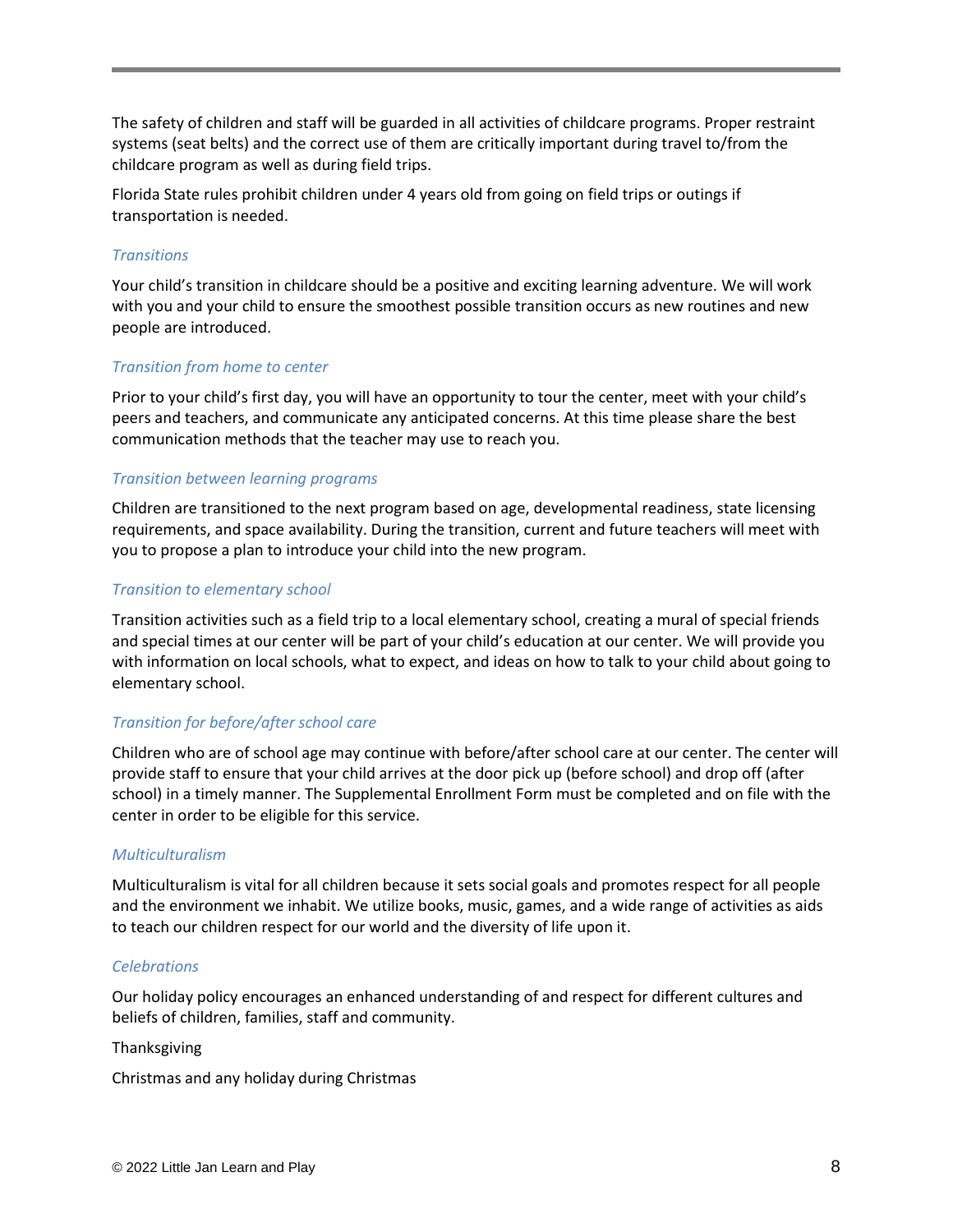#### *Rest Time*

Little Jan Learn and Play provide the opportunity to nap for 2 hours.

School age children, although not required, shall be provided an opportunity for a regular rest period if the child desires and may be given quiet activities.

# *Toilet Training*

The most important factor in making the toilet learning experience successful and as low stress as possible is a family/teacher partnership that supports the child. Research indicates that children cannot successfully learn how to use the toilet until they are physically, psychologically, and emotionally ready. Many pediatricians say that most children under 24 months of age are not physically capable of regulating bladder and bowel muscles. Most positive toilet training occurs only after children show signs of physical control or awareness of their bodily functions and when they demonstrate an interest or curiosity in the process. We are committed to working with you to make sure that toilet learning is carried out in a manner that is consistent with your child's physical and emotional abilities and your family's concerns.

All children must be potty train to be able to transition to the 3-year-old classroom.

#### **GUIDANCE**

#### *General Procedure*

Little Jan Learn and Play is committed to each student's success in learning within a caring, responsive, and safe environment that is free of discrimination, violence, and bullying. Our center works to ensure that all students have the opportunity and support to develop to their fullest potential and share a personal and meaningful bond with people in the school community.

Thoughtful direction and planning are used to prevent problems and encourage appropriate behavior. Communicating consistent, clear rules and involving children in problem solving help children develop their ability to become self-disciplined. We encourage children to be fair, to be respectful of other people, of property, and to learn to understand the results of their actions.

Discipline Policy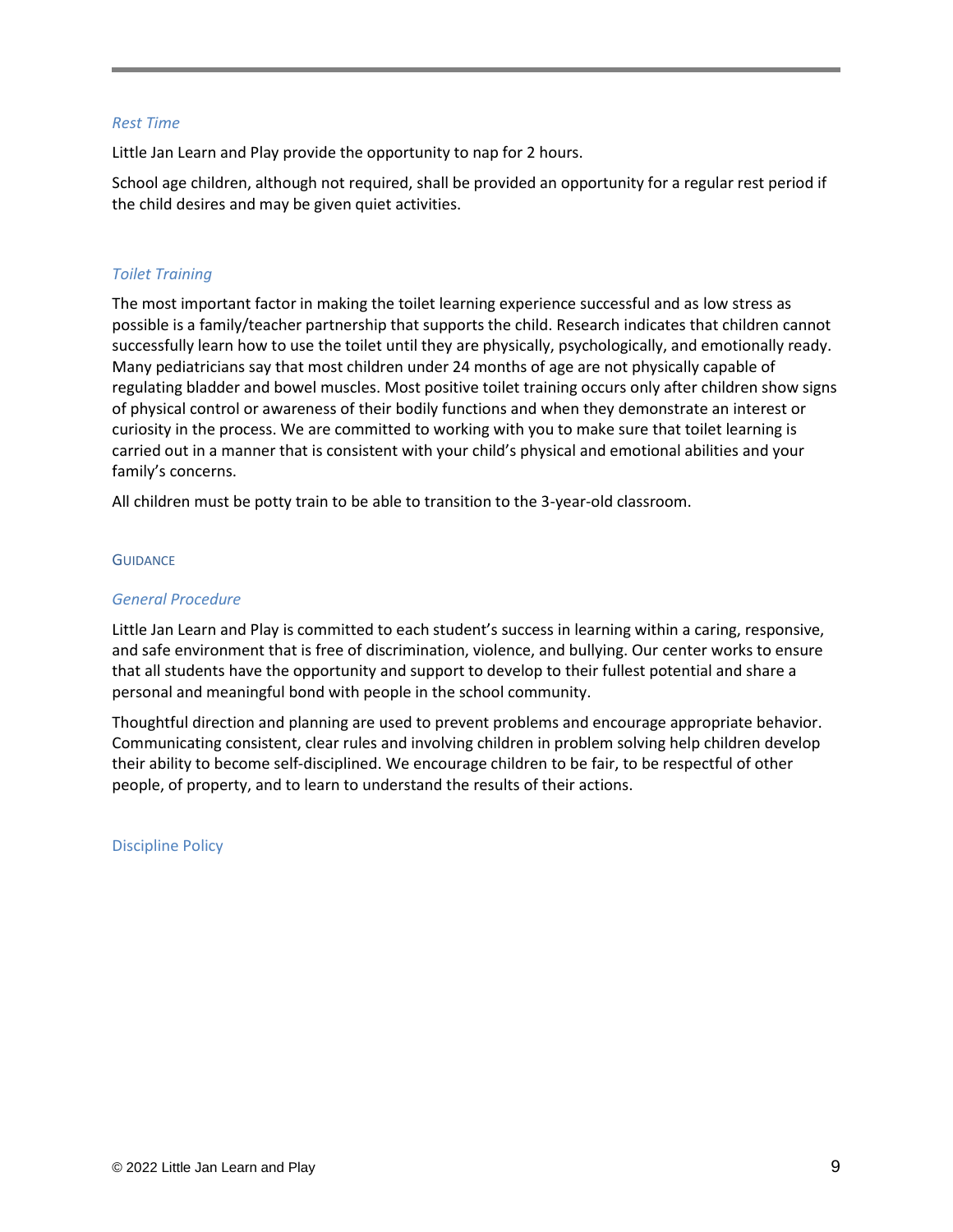Children will not receive physical punishment. children who have conflicts or problems with others while they are at our Center will be encouraged to verbalize their feelings and concerns, even infants without verbal skills will hear their caregivers describing problem Solutions and logical consequences. the role of the adult at the school is to be a helper to positive problem solving. our staff members view discipline as a guidance, not punishment.

If a child's behavior is likely to result in harm to the child, others or property, or seriously disrupts group interaction, the child may be separated briefly from the group. The child will be taken up to the office to sit with an administrator where he/she can gain enough self-control to rejoin the group. Any method of discipline which frightens, demeans, or humiliates a child is strictly prohibited.

If the situation can be resolved, the child may remain enrolled. If you are unable to resolve the issue, we can decide to suspend/expulse child or require professional help or other childcare arrangements.

Another approach to discipline is redirection. What this means is we will work to redirect the child's attention to a different avenue. If all attempts of redirection and problem solving are failed attempt, we then sit with the child in ''safe place'' in the classroom or director's office.

We foster unconditional love… this kind of love is very important to little Jan because children should not grow up feeling that to be loved and cared they must meet numerous conditions.

Communication is key to a successful childcare arrangement. Parents and provider need to have a good working relationship, so they can communicate and work together. Parents need to exchange information in child's life such as changes in routines, special events, activities, death, divorce, separation, moving, visitors, etc. all this information can be important in understanding the child's feelings, behavior and wellbeing. Be free to contact us at any moment.

# *Challenging Behavior*

Children are guided to treat each other and adults with self-control and kindness.

Each student at Little Jan Learn and Play has a right to:

- Learn in a safe and friendly place
- Be treated with respect
- Receive the help and support of caring adults

When a child becomes verbally or physically aggressive, we intervene immediately to protect all of the children. Our usual approach to helping children with challenging behaviors is to show them how to solve problems using appropriate interactions. When discipline is necessary, it is clear, consistent and understandable to the child. We maintain a zero tolerance to bullying. If you have any concerns about this at any time, please report it to the Director of the Center.

#### *Physical Restraint*

Physical restraint is not used or permitted for discipline. There are rare instances when we need to ensure a child's safety or that of others and we may restrain a child by gently holding her or him only for as long as is necessary for control of the situation.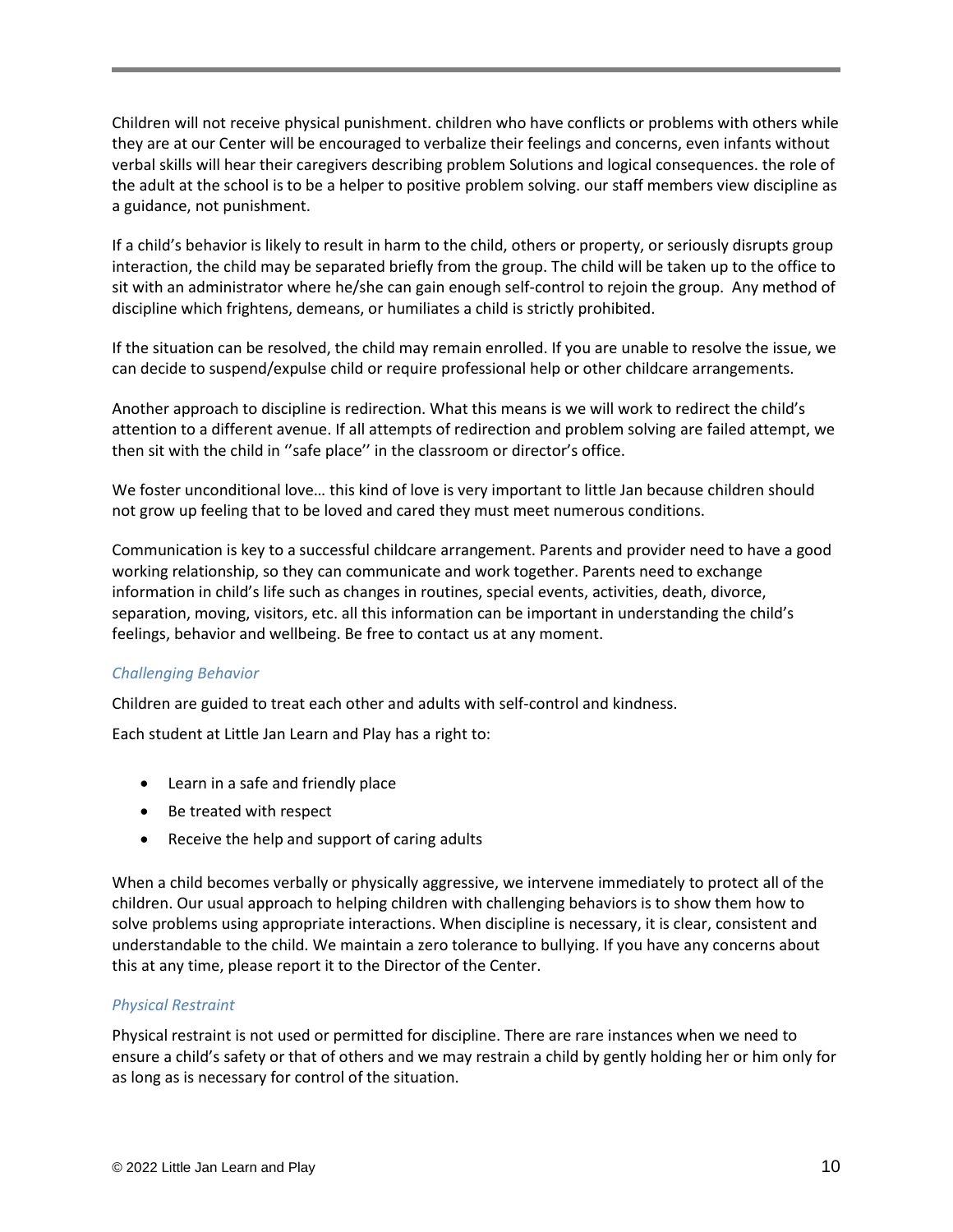# *Notification of Behavioral Issues to Families*

If a child's behavior/circumstance is of concern, communication will begin with the parents as the first step to understanding the child's individual needs and challenges. We will work together to evaluate these needs in the context of our program.

On rare occasions, a child's behavior may warrant the need to find a more suitable setting for care. Examples of such instances include:

- A child appears to be a danger to others.
- Continued care could be harmful to, or not in the best interest of the child as determined by a medical, psychological, or social service personnel.
- Undue burden on our resources and finances for the child's accommodations for success and participation.

# TUITION AND FEES

# *Important Notice*

All payment and fee processing will be completed by Friday before service. If you have a question or concern regarding a payment or fee, please contact Office Staff.

# *Tuition Rates (daily fee is not offered, if excuse from doctor is given or authorized by admin, \$75 for the*

| Luition Rates (daily fee is not offered, if excuse fr<br>day part time or full time.) |                                                |
|---------------------------------------------------------------------------------------|------------------------------------------------|
| <b>Toddler</b>                                                                        |                                                |
| Full-Time Rate (4-5 days):                                                            | \$225 per week                                 |
| Part-Time Rate (8am to 2pm):                                                          | \$170 per week                                 |
| 2 Year Old                                                                            |                                                |
| Full-Time Rate (4-5 days):                                                            | \$215 per week                                 |
| Part-Time Rate (8am to 2pm):                                                          | \$160 per week                                 |
| 3 Year Old                                                                            |                                                |
| Full-Time Rate (4-5 days):                                                            | \$205 per week                                 |
| Part-Time Rate (2-3 days):                                                            | \$150 per week                                 |
| 4 Year Old                                                                            |                                                |
| Full-Time Rate (4-5 days):                                                            | \$195 per week                                 |
| Part-Time Rate (8am to 2pm):                                                          | \$140 per week                                 |
| 5 Year Old/VPK/Camp                                                                   |                                                |
| Full-Time Rate (4-5 days):                                                            | \$175 per week                                 |
|                                                                                       | Part-Time Rate (8am to 2pm):<br>\$130 per week |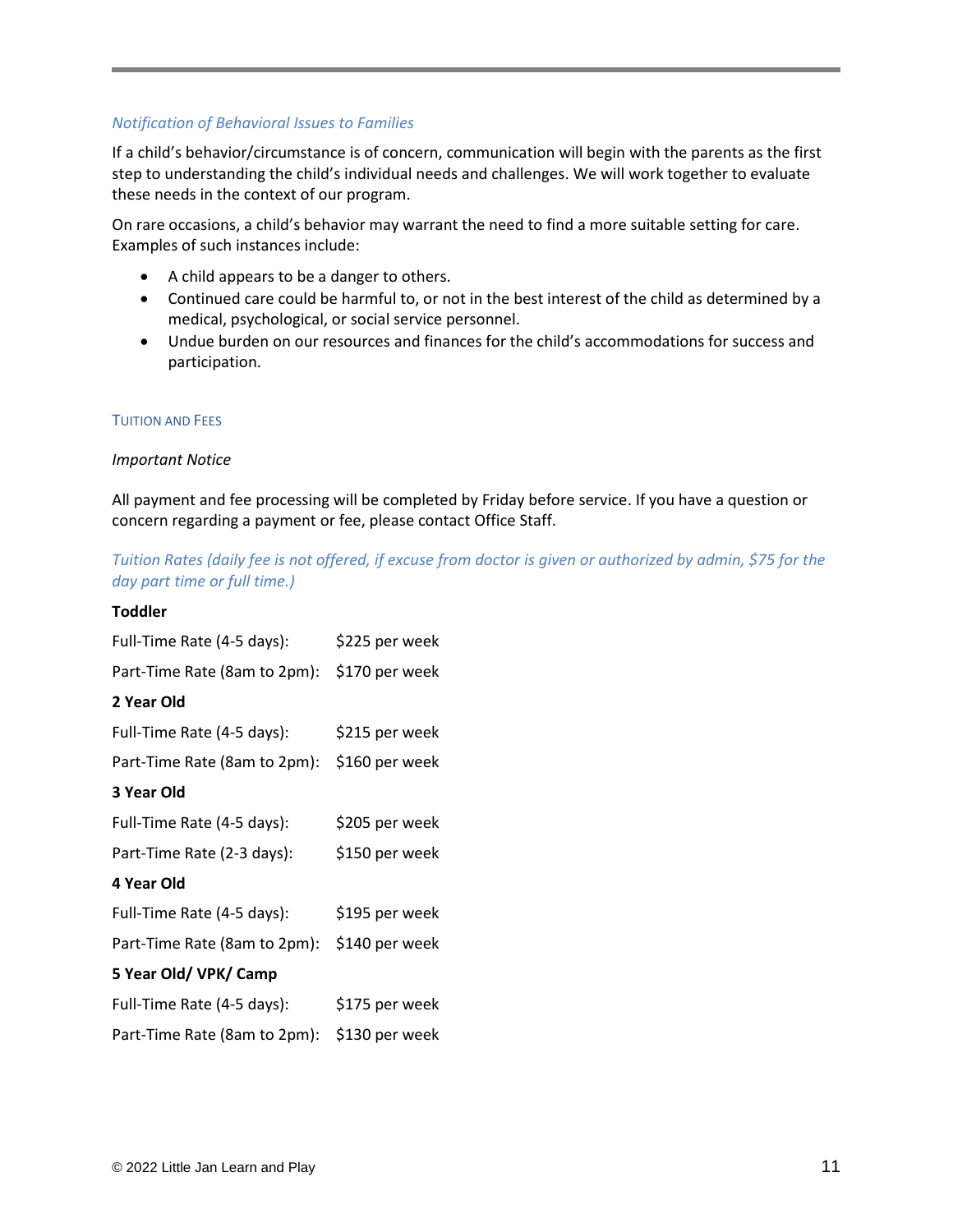Families contract for a specific weekly schedule as indicated on the *Enrollment Agreement* Form. Payment for this contracted schedule is required every week year-round whether or not your child attends; this enables us to pay teachers a stable salary every week all year. No credits are given for sick or vacation days, holidays, staff training closure or closure due to inclement weather.

#### *Overtime Rates*

Overtime rates apply only to part-time families and are contingent on prior agreement of hours or days of care needed. When your family surpasses 10 hours of childcare per day, a fee of \$1 will be charged to your account for each overtime minute of care.

#### *Payment*

Payment is always due in advance with no deduction for any absences, holidays, or closures due to inclement weather, power outages, or other situations beyond our control. Payment is due Every Friday by 5pm AM before service, as outlined in the *Enrollment Agreement*.

A non-refundable registration fee of \$130 is due annually on every school year, this fee will not be prorated.

#### *Methods of Payment*

Families can pay by automatic electronic funds transfer or credit card. To set up automatic, reoccurring payments, please contact Office Staff.

# *Late Payment Charges*

Late payments can pose serious problems for our programs and as a result, the business does not have the latitude to allow families to accrue a balance equal to more than one week of tuition. Late payments will result in the imposition of late payment fees. Failure to pay childcare payments will result in child care services being terminated.

If payment is not received on the day that it is due, a late fee of \$35 will be added to your next tuition payment for each day that it is late. Repeated late payments will result in your family being required to set up automatic payments or credit card payments.

Any payments made will be applied to the oldest charges and late fees may still apply if the account is not paid in full by the next tuition due date.

If payment is more than 5 business days past due, we may attempt to recover payment in small claims court and/or your account may be sent to a  $3<sup>rd</sup>$  party collections agency. You will be responsible for all expenses associated with these actions including all court and attorney fees.

#### *Returned Checks/Rejected Transaction Charges*

All returned checks or rejected ACH (automatic debits) or credit card transactions will be charged a fee of \$20. This charge may be collected electronically.

# *Late Pick-up Fees*

Late pick-up is not a normal program option and will only be considered as an exceptional occurrence.

Part Time: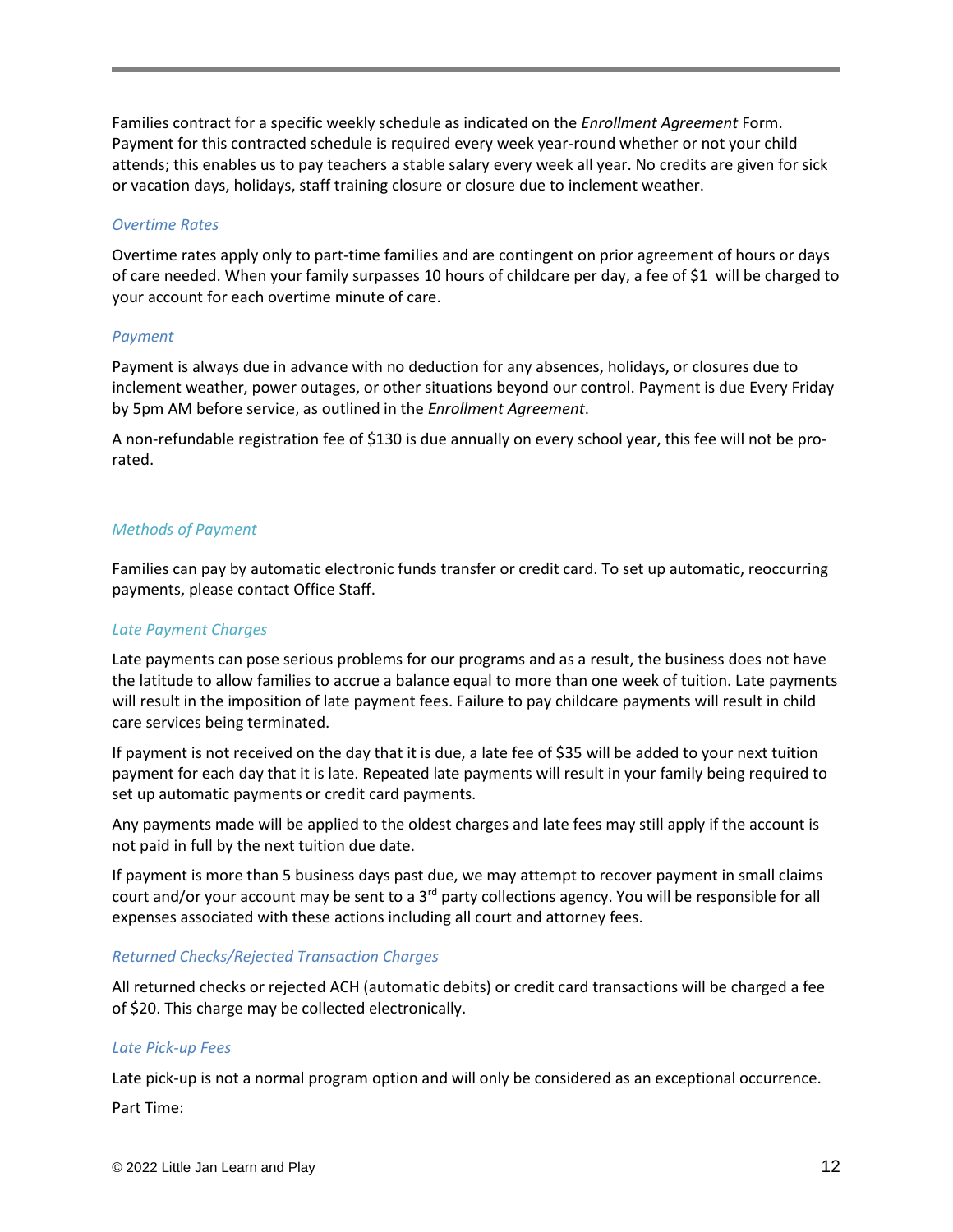Monday to Friday: Before 8am - After 2pm pickup

Full time: More than 10 hours per day.

Late fees of \$1 per minute will be assessed and will be due upon arrival. Repeated late pick up may result in childcare services being terminated.

# *Other Fees*

- From time-to-time there will be additional fees associated with special activities, or field trips. These fees are due prior to the event, activity or trip.
- A non-refundable enrollment/ registration fee of \$130 is due annually on every school year.
- Uniform T-shirt \$15 plus tax. If child does not bring uniform, a new will be given, and charges of \$15 plus tax will be charge on parents account.
- Graduation fee on April. TBA. (usually is between \$30 to \$40 dollars)
- Late pick up will result \$1.00/ minute per child.
- Parents are responsible for the clock in and out of the child(ren), if parents fail to clock in and/or out their child(ren), a \$5 fee will be added to your bill per occurrence.
- Parents of children who are still in diapers, you are responsible for diapers and wipes for your child. If we need to provide diapers for your child, there will be a charge of \$3.00 per diaper. If wipes are needed, we will charge \$5.00 for the pack of wipes needed.
- If your child doesn't have blankets for nap time, we will add a charge of \$5.00 for the cleaning.
- We ask that you bring daily changes of clothes in case your child has an accident while here at school. If we need to provide clothing, we will charge \$10.00 for the clothing and you must bring it back clean.
- Vacation: at least 2 week's notice so that we can adjust payments, if not, payments will keep going.

Process for expulsion if necessary is: First notice: verbal warning Second notice: written warning Third notice: suspension/expulsion decision.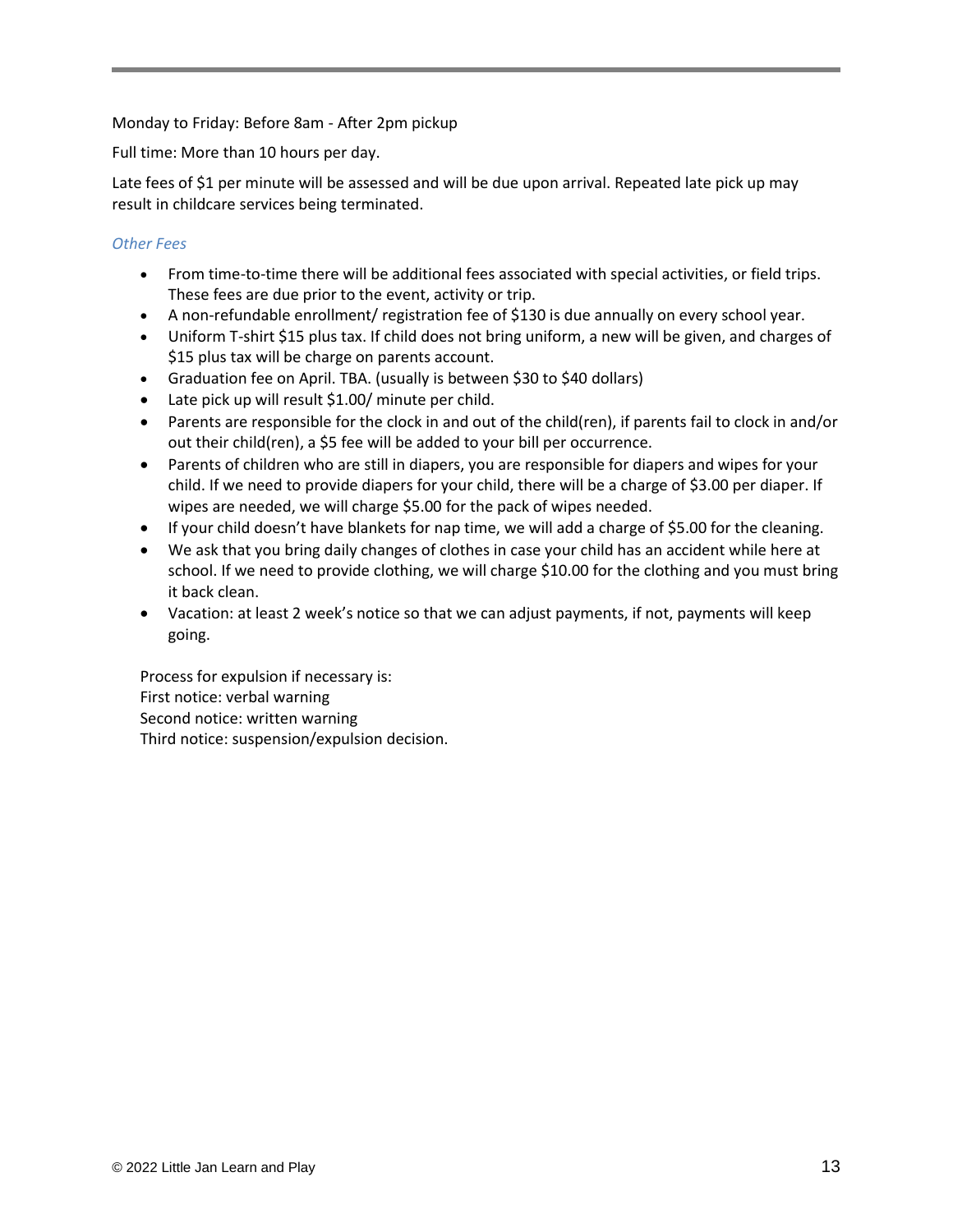#### *Credits & No Credits*

- Families contract for a specific weekly schedule as completed on the *Enrollment Agreement* Form. Payment for this contracted schedule is required every week year-round whether or not your child attends; this enables us to pay teachers a stable salary every week all year. No credits are given for sick or vacation days, holidays, staff training closure or closure due to inclement weather.
- Credit may be given for Serious Illness/Injury In the unfortunate event of extenuating circumstances such as your child is hospitalized, absent due to a serious contagious disease or serious illness or injury, credit may be issued. A written doctor's note is required to receive a credit.

#### ATTENDANCE & WITHDRAWAL

#### *Absence*

If your child is going to be absent or arrive after 9am AM, please call us at 407-2706234, text 4073500740 or Class Dojo app. We will be concerned about your child if we do not hear from you.

If a school age child will not be attending before or after school care, please notify us at 4072706234, text 407350740 or Class Dojo App

#### *Vacation*

Vacation days only apply if your child is normally scheduled to attend on those days. Each child is given 2 vacation week each calendar year.

# *Withdrawal*

A written notice, 2 weeks in advance, is required by the center when a child is being withdrawn. Failure to notify will result in paying Full tuition for those weeks.

# *Transfer of Records*

Whether transitioning to the next program setting or to a new classroom, your child's records will be transferred internally.

If your child is transitioning to a new school, a written request from you with instructions to where the records should be sent is required.

# *Closing Due to Extreme Weather*

Should severe weather or other conditions (i.e., snow, storms, floods, tornadoes, hurricanes, earthquakes, blizzards, loss of power, loss of water) prevent us from opening on time or at all, notification to the families will be announced on Class Dojo App, and social media (Instagram, Facebook, other.)

If it becomes necessary to close early, we will contact you or your emergency contacts as soon as possible. Your child's early pick-up is your responsibility to arrange.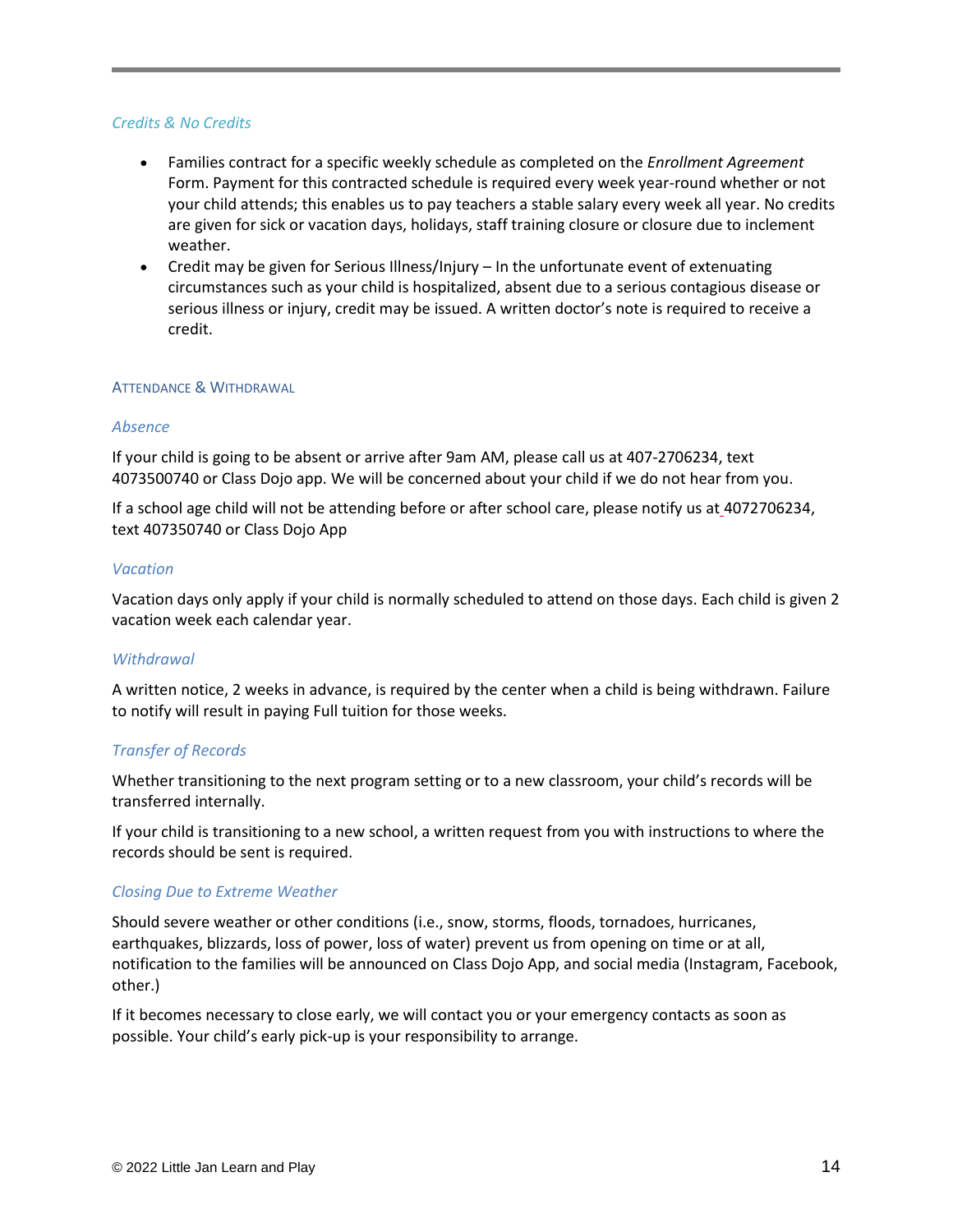#### DROP-OFF AND PICK-UP

#### *General Procedure*

We open at 7 AM. Please do not drop-off your child prior to the opening. Parents are expected to accompany their children and sign them in.

We close at 6:00 PM. Please allow enough time to arrive, sign your child out, and leave by closing time.

# *Cell Phone Usage*

The times you spend in the center dropping off and picking up your child are the primary windows of time we must communicate with you about your child. In order to make the best use of these opportunities, as well as to be attentive to your child and other children, we ask that you NOT use your cell phone at any time while visiting the center.

# *Authorized & Unauthorized Pick-up*

Your child will only be released to you or those persons you have listed as Emergency and Release Contacts. If you want a person who is not identified as an Emergency and Release Contact to pick-up your child, you must notify us in advance, in writing. Your child will not be released without prior written authorization. The person picking up your child will be required to show a picture ID as verification. Please notify your pick-up person of our policy.

In order to safeguard your child, we will need copies of any court ordered custody agreements. Without a custody agreement, we are not able to prevent the release of your child to a parent.

If a child has not been picked up after closing and we have not heard from you, attempts will be made to contact you, and the contacts listed as Emergency and Release Contacts. Provisions will be made for someone to stay with your child as long as possible, but if after closing hours we have not been able to reach you or a person listed as an Emergency and Release Contact, we will call the local child protective services agency.

# *Right to Refuse Child Release*

We may refuse to release children if we have reasonable cause to suspect that any person picking up a child is under the influence of drugs or alcohol or is physically or emotionally impaired in any way that may endanger the child. To protect your child, we may request that another adult listed as an Emergency and Release Contact pick-up the child or we may call the police to prevent potential harm to your child. Reoccurring situations may result in the release of your child from the program.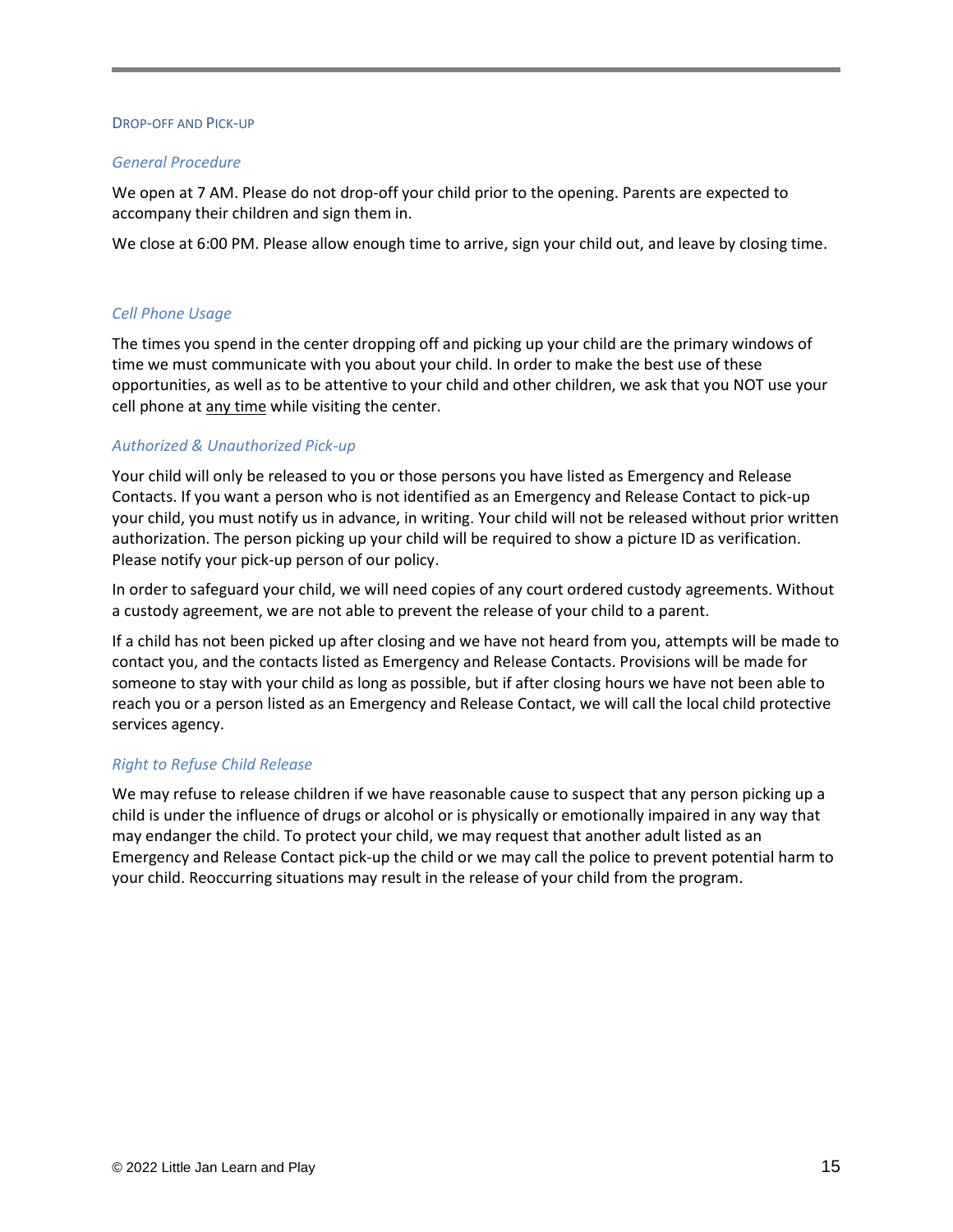#### PERSONAL BELONGINGS

#### *What to Bring*

We will be providing you a list of school materials to bring for the first day of school. Always bring a backpack with blanket, crib sheets and pillow, extra clothing, sweater or jacket in case its cold and diapers and wipes as need for the toddlers and 2-year-old students.

- Infants: enough clean bottles for a day's use, at least 8 diapers per day, and at least 3 changes of clothes per day. All bottles must be labeled with First and Last Name.
- Toddlers: Water bottles for a day's use, six diapers and at least two changes of clothes per day. All bottles must be labeled and dated.
- Older Toddlers: at least two changes of clothes or more per day if going through the toilet training program.
- Preschoolers(3 years to VPK): at least one change of clothes, socks and shoes. Always bring uniform on.
- Kindergarteners: at least one change of clothes, socks and shoes.
- After School Care Children: books for homework, appropriate play clothes

Please label all items brought from home with your child's name, first and last name (i.e., clothes, bottles, diapers, pacifiers, crib sheet, blanket, etc.) to prevent items from becoming misplaced or lost. We are not responsible for lost or damaged items. Sheets and soiled clothing will be sent home on an as-needed basis for laundering and return to the center.

# *Cubbies*

Upon enrollment each child will be assigned a "cubby" or "Book back hanger". Cubbies are labeled with your child's name or photo. Please take your child belongings on Friday and bring them back on Monday of the next week. Please check your child's red pocket on a daily basis for items (HomeWorks or classwork) that need to be taken home.

# *Lost & Found*

You can look for lost items and bring found items to the Lost-and-found Box located at the Hallway. Please note that we are not responsible for lost personal property.

# *Toys from Home*

We request that you do not allow your child to bring toys from home into the center unless they are part of a show-and-tell activity. Students are not allowed to bring toys to school as it is a distraction to learning and often results in lost or broken toys. Our school provides enough items for children to play with for both outdoor and indoor. Theft or loss of such items will not be investigated by school personnel. Neither the school will be held liable for any damage or loss incurred. Please instruct you child not to bring toys and leave them at home. Toys at bookbags or removed at school may cause disruption to the class.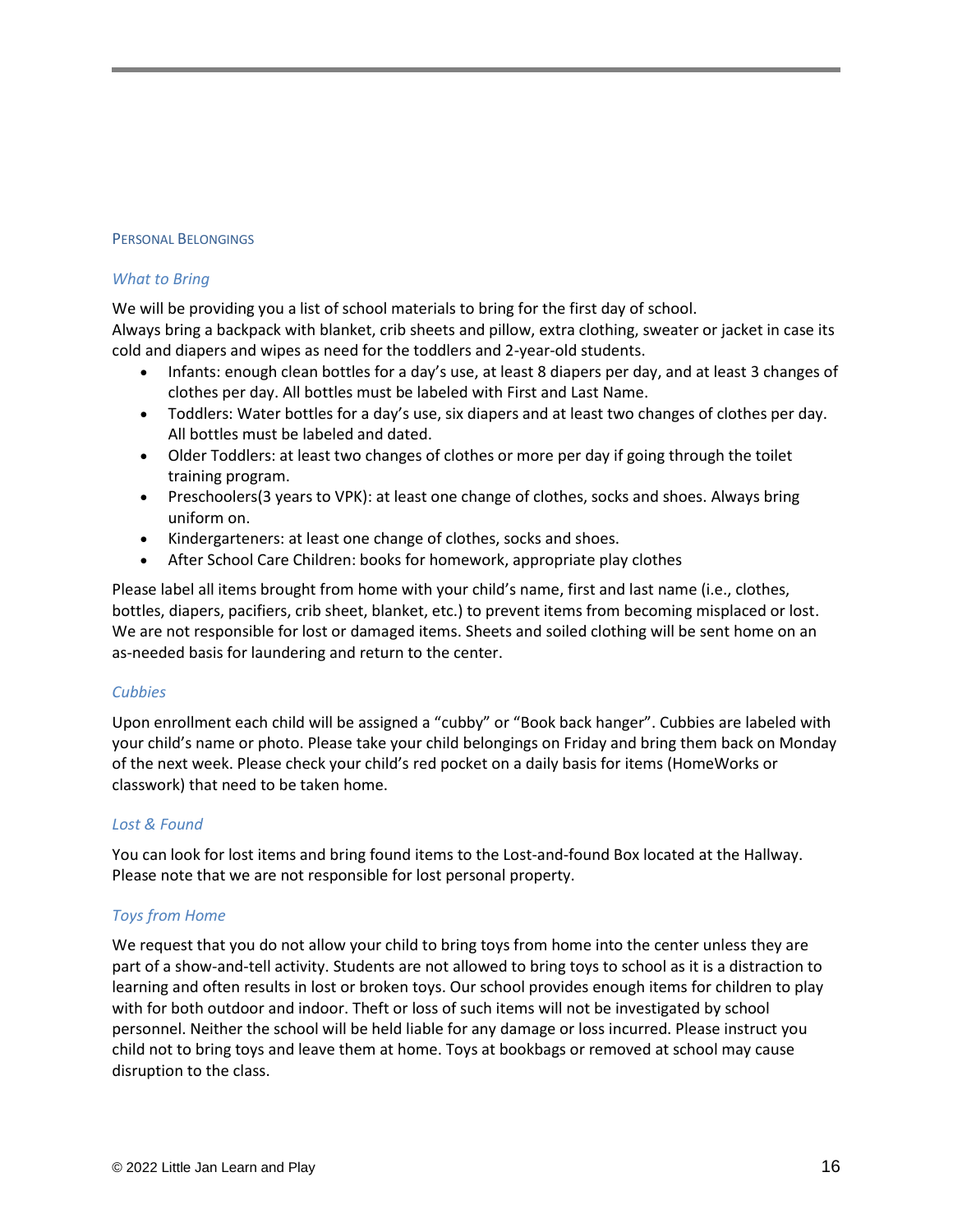#### **NUTRITION**

We provide fresh nutritional balance breakfast, lunch and pm snacks, every month we do a menu, and copies are made available to parents. We encourage children to have a bite and try to taste of everything. Birthday celebration you can talk to your teacher to know what you can bring to celebrate.

\*In order to received free meals, you must fill a childcare food program (CCFP) form and be approved by this entity. Failure to be approved by the (CCFP) will result in parents to be responsible for meal payment which will be \$60 per week.

#### *Foods Brought from Home*

We request that you do not bring food from home into our center. To ensure the safety of the children and staff no outside food (breakfast, lunch, snack or others) or drinks are allowed at your center.

At this young age children get very close to one another and it is too easy for a child with a lifethreatening allergy to be exposed to trace amounts of allergens on your child's breath or body.

*[B]* Food brought from home is permitted (only with medical form, if needed, ask at front desk) under the following conditions:

- Foods should be labeled with the child's name, date, and type of food.
- Leftover food will be discarded except for foods that do not require refrigeration and/or come in a commercially wrapped package that was never opened.

| Good Lunch Box Suggestions for a Balanced, Nutritional Lunch.                                     |                                                                                |  |
|---------------------------------------------------------------------------------------------------|--------------------------------------------------------------------------------|--|
| Bean & cheese dip<br>Tortilla chips (crackers)<br>Tropical fruit salad<br><b>Broccoli</b><br>Milk | Chicken strips<br>Whole Wheat Roll<br>Orange wedges<br><b>Broccoli</b><br>Milk |  |
| Cheese quiche<br>Fresh fruit cup<br><b>Broccoli</b><br>Milk                                       | Whole Wheat Macaroni &<br>Tuna Salad<br>Green Beans<br>Carrots<br>Milk         |  |

# *Food Prepared for or at the Center*

Food prepared for or at the center will be properly planned, prepared and portioned according to the Child and Adult Care Food Program [\(http://www.fns.usda.gov/cnd/care/\)](http://www.fns.usda.gov/cnd/care/) and the state requirements for food service.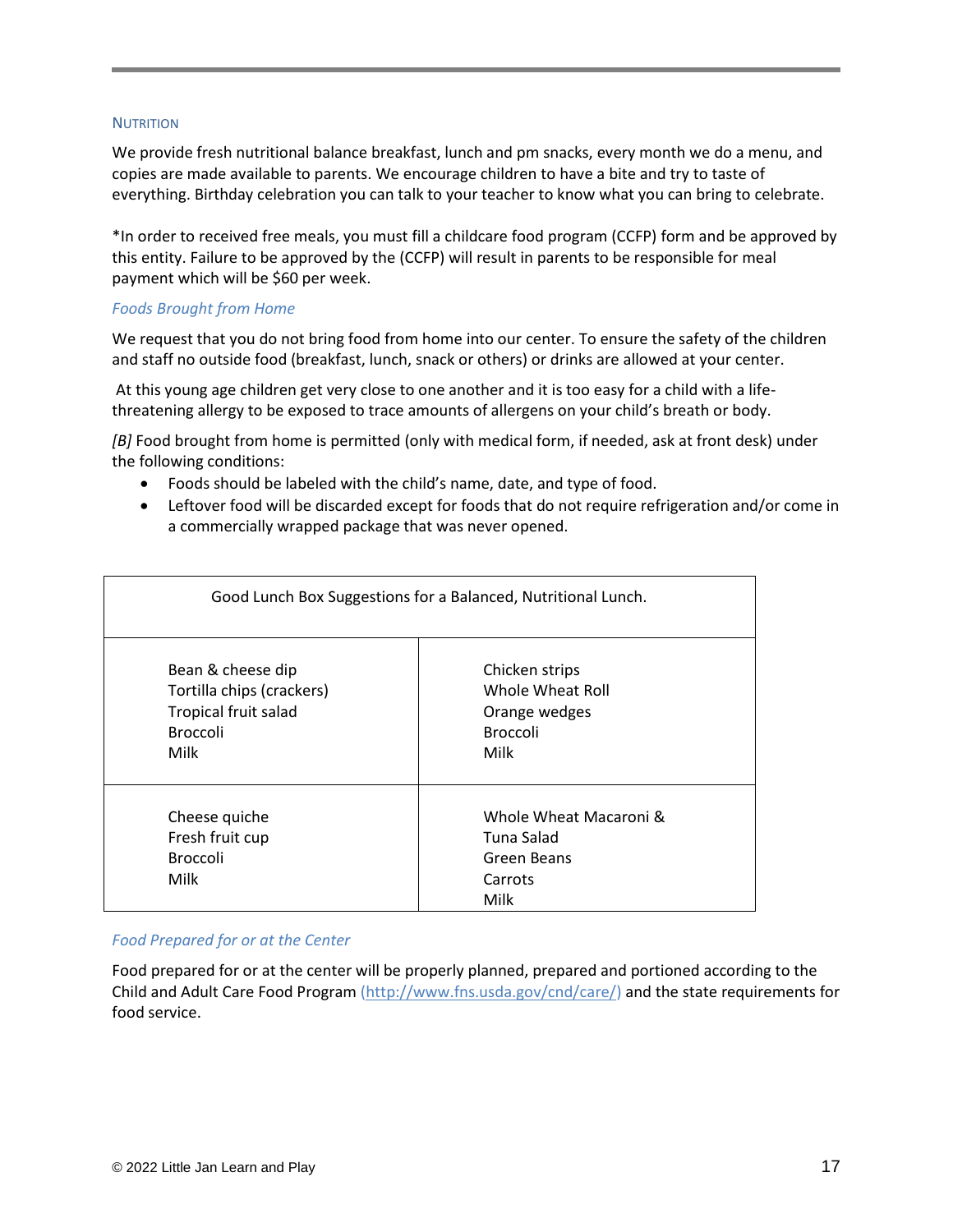# *Food Allergies*

If your child has a food allergy, you must notify us in writing so that we can make appropriate substitutions. The written notification should list appropriate food substitutions and must be updated at least annually.

Food allergies can be life threatening and each child with a food allergy should have an action plan for emergency care completed by the family physician. Please in the registration form explain what type of allergy does your child have (airborne, stings, latex, food and more…)

# *Meal Time*

Occasionally at meal time the dining table is set with real plates and flatware, and the food is placed in small bowls from which the children can help themselves. Everyone sits at the same table. Children are encouraged to serve themselves from food passed around each table. Children will pick up their own plate. Good table manners are modeled and encouraged. Monthly menus are posted for viewing by parents/caregivers.

A caregiver who is trained in first aid for choking is present at all meals.

# *School Aged Participants*

Before and after school childcare participants will be offered a light snack at each session. These snacks are not a meal. If your child will be arriving before 8 AM, arrangements can be made to serve your child breakfast. Otherwise, please make sure your child has had breakfast before arriving at childcare and is supplied with an adequate lunch if required for school.

# **HEALTH**

# *Immunizations*

Immunizations are required according to the current schedule recommended by the U.S. Public Health Services and the American Academy of Pediatrics, [www.aap.org.](http://www.aap.org/) Every month, we check with the public health department or the American Academy of Pediatrics for updates of the recommended immunization schedule. Our state regulations regarding attendance of children who are not immunized due to religious or medical reasons are followed. Unimmunized children are excluded during outbreaks of vaccine preventable illness as directed by the state health department.

All caregivers, teachers, and staff are required to be current with all immunizations routinely recommended for adults by the Advisory Committee on Immunization Practices (ACIP) of the Centers for Disease Control and Prevention (CDC).

# *Physicals*

Routine physicals are required according to the current recommendations of the American Academy of Pediatrics, [www.aap.org.](http://www.aap.org/) A copy of your child's physical should be received before but must be received no later than 10 days after your child begins the program. Families are responsible for assuring that their child's physicals are kept up-to-date and that a copy of the results of the child's health assessment is given to the program.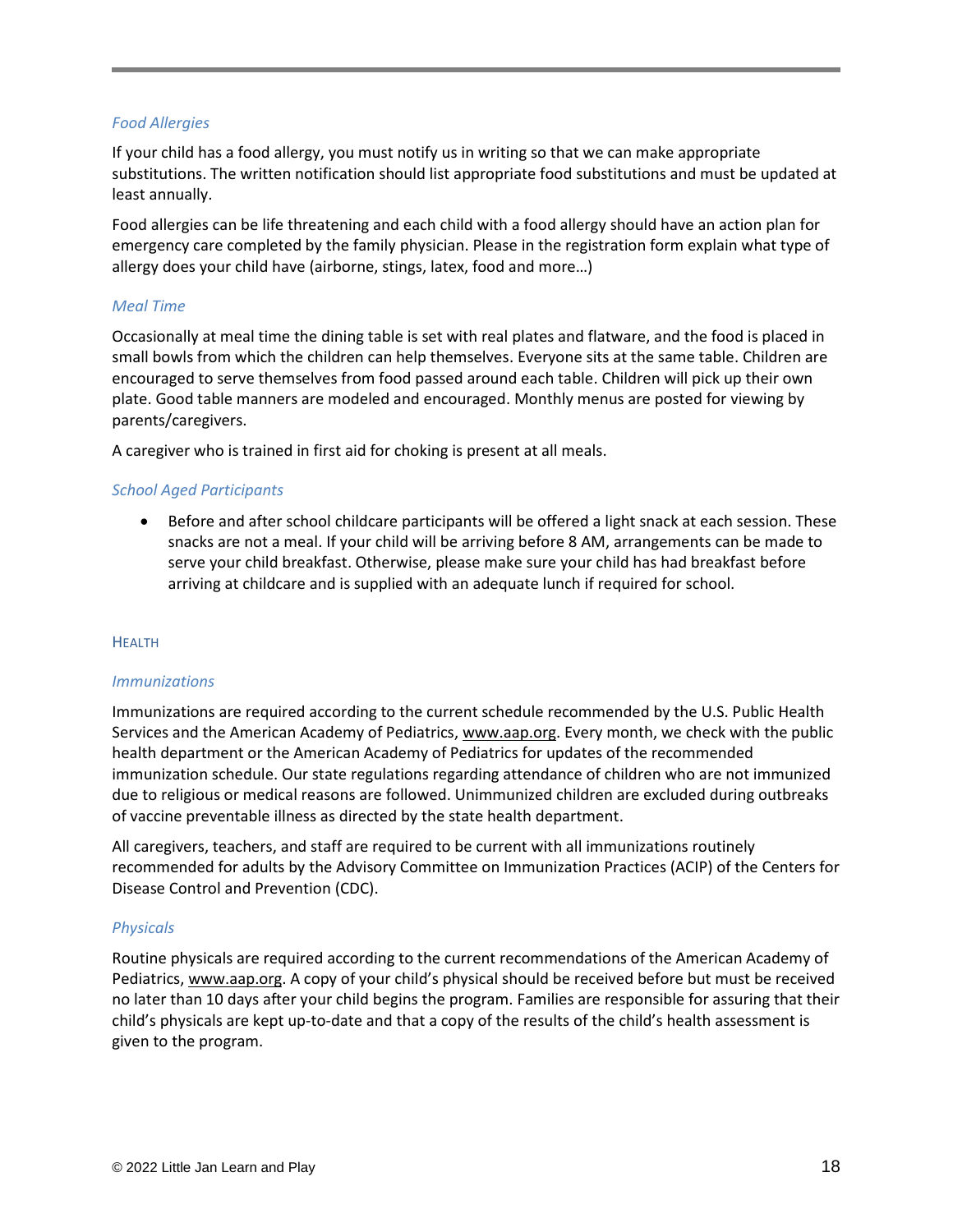# *Illness*

We understand that it is difficult for a family member to leave or miss work, but to protect other children; you may not bring a sick child to the center. The center has the right to refuse a child who appears ill. You will be called and asked to retrieve your child if your child exhibits any of the following symptoms. This is not an all-inclusive list. We will try to keep your child comfortable, but he/she will be excluded from all activities until you arrive.

- Illness that prevents your child from participating in activities.
- Illness that results in greater need for care than we can provide.
- Illness that poses a risk of spread of harmful diseases to others.
- Fever 100°F accompanied by other symptoms.
- Diarrhea stools with blood or mucus, and/or uncontrolled, unformed stools that cannot be contained in a diaper/underwear or toilet.
- Vomiting green or bloody, and/or more than 2 times during the previous 24 hours.
- Mouth sores caused by drooling.
- Rash with fever, unless a physician has determined it is not a communicable disease.
- Pink or red conjunctiva with white or yellow eye discharge, until on antibiotics for 24 hours.
- Impetigo, until 24 hours after treatment.
- Strep throat, until 24 hours after treatment.
- Head lice, until treatment and all nits are removed.
- Scabies, until 24 hours after treatment.
- Chickenpox, until all lesions have dried and crusted.
- Pertussis (Whooping Cough), until 5 days of antibiotics.
- Hepatitis A virus, until one week after immune globulin has been administered.
- Tuberculosis, until a health professional indicates the child is not infectious.
- Rubella, until 6 days after the rash appears.
- Mumps, until 5 days after onset of parotid gland swelling.
- Measles, until 4 days after onset of rash.
- Has a physician or other health professionals written order that child be separated from other children.

Children who have been ill may return when:

- They are free of fever, vomiting and diarrhea for 24 hours.
- They have been treated with an antibiotic for 24 hours.
- They can participate comfortably in all usual activities.
- They are free of open, oozing skin conditions and drooling (not related to teething) unless:
	- $\circ$  The child's physician signs a note stating that the child's condition is not contagious, and;
	- $\circ$  The involved areas can be covered by a bandage without seepage or drainage through the bandage.
- If a child had a reportable communicable disease, a physician's note stating that the child is no longer contagious and may return to our care is required.

# *Allergy Prevention*

Families are expected to notify us regarding children's food and environmental allergies. Families of children with diagnosed allergies are required to provide us a letter detailing the child's symptoms, reactions, treatments and care. A list of the children's allergies will be posted in the main area and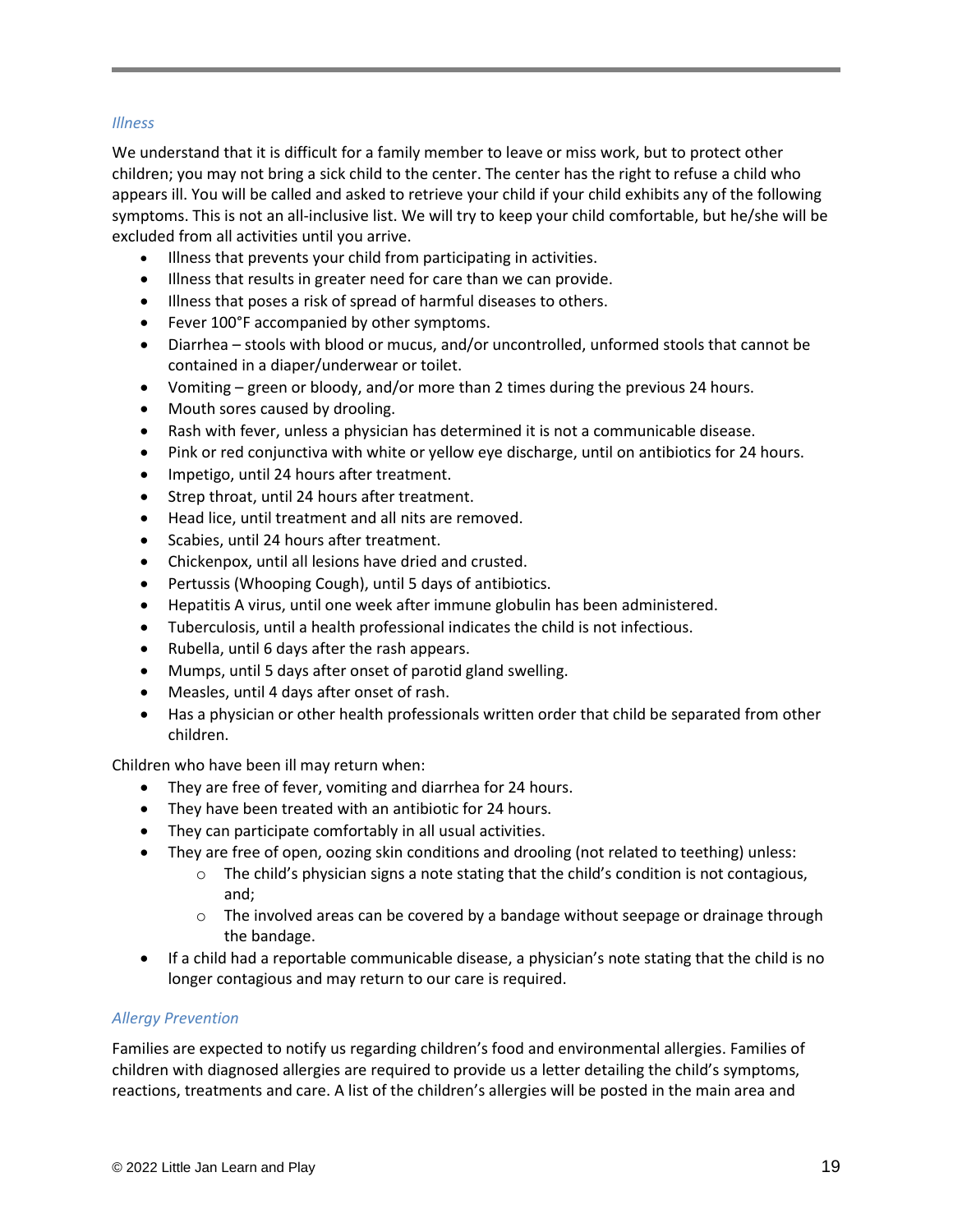kitchen. We are trained to familiarize ourselves and consult the list to avoid the potential of exposing children to substances to which they have known allergies.

#### *Medications*

- (A) Our center does not administer prescription or over the counter medication to children.
- (B) All medications should be handed to a staff member with Our medical form with written instructions for administration. It must specify the symptoms that child is having. Medications should never be left in the child's cubby or with the child to administer on their own. Our staff will ensure that the medication is recorded along with the directions and proceed to dispense the medication as directed.
- Prescription medications require a note signed by the family and a written order from the child's physician. The label on the medication meets this requirement. The medication must include your child's name, dosage, current date, frequency, and the name and phone number of the physician. All medications must be in the original container (you may request pharmacies to fill your prescription in two labeled bottles). Please specify the dosage and time(s) to be administered for each medication.
- Non-prescription medications require written permission and instructions signed by the child's primary care physician. The written permission must include your child's name, dosage, current date, frequency, and all medications must be in the original container. Non-prescription medication should not be administered for more than a 3-day period unless a written order by the physician is received.
- (C) Non-prescription topical ointments (e.g., diaper cream or teething gel), sunscreen and insect repellant require a medical form signed by the family member, specifying frequency and dosage to be administered as well as the length of time the authorization is valid which cannot exceed 12 months.

# *Communicable Diseases*

When an enrolled child or an employee of the center has a (suspected) reportable disease, it is our legal responsibility to notify the local Board of Health or Department of Public Health. We will take care to notify families about exposure so children can receive preventive treatments. Included among the reportable illnesses are the following:

- Bacterial Meningitis
- Botulism
- Chicken Pox
- Diphtheria
- Heamophilus Influenza (invasive)
- Measles (including suspect)
- Meningoccocal Infection (invasive)
- Poliomyelitis (including suspect)
- Rabies (human only)
- Rubella Congenital and Non-congenital (including suspect)
- Tetanus (including suspect)
- H1N1 Virus
- Any cluster/outbreak of illness
- Tuberculosis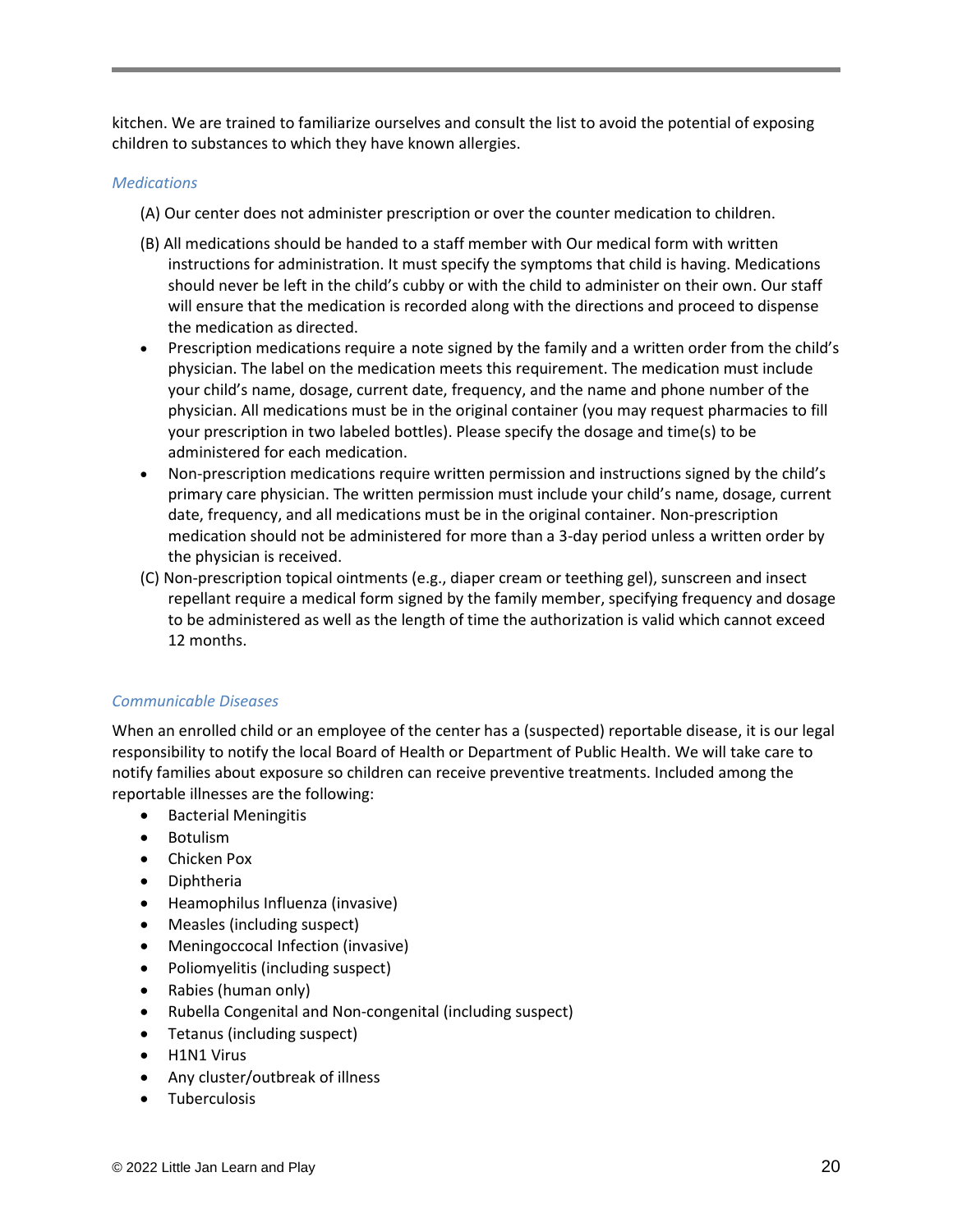#### **SAFETY**

#### *Clothing*

Please dress your child in practical clothing that allows for freedom of movement and is appropriate for the weather. Your child will be involved in a variety of activities including painting, outdoor play, sand, weather, and other sensory activities. Our playground is used as an extension of the center, and daily programs are conducted outside whenever weather permits.

One aspect of concern is the risk associated with children's clothing that may become entangled with climbing or sliding equipment that could lead to choking or other serious harm. All drawstrings from children's clothes should be removed as a precaution.

Sandals and flip-flops are not appropriate for center play and make it difficult for your child to participate in some activities.

#### *Extreme Weather and Outdoor Play*

Outdoor play will not occur if the outside temperature is greater than 100 °F or less than 9 °F degrees.

#### *Injuries*

Safety is a major concern in childcare and so daily safety inspections are completed inside and outside the center area in order to prevent injuries. First aid will be administered by a trained caregiver if your child sustains a minor injury (e.g., scraped knee). You will receive an incident report outlining the incident and course of action taken. If the injury produces any type of swelling or needs medical attention, you will be contacted immediately. Little Jan Learn and Play is equipped with a first aid kit meeting the state regulations.

In the event of a serious medical emergency, the child will be taken to the hospital immediately by ambulance, while we will try to contact you or an emergency contact.

#### *Biting*

Biting is a normal stage of development that is common among infants and toddlers – and sometimes even among preschoolers. It is something that most young children will try at least once.

When biting happens, our response will be to care for and help the child who was bitten and to help the biter learn a more appropriate behavior. Our focus will not be on punishment for biting, but on effective behaviors that address the specific reason for biting.

Notes will be written to the family of the child who was bitten and the biter's family. We will work together with the families of each to keep them informed and to develop strategies for change.

#### Biting Policy

Biting is, unfortunately, not uncommon for toddlers. Some children and many toddlers

communicate through this behavior. However, biting can be harmful to other children and to

staff. This biting policy has been developed with both ideas in mind. As a childcare

provider, we understand that biting, unfortunately, does occur. Our goal is to help identify what

is causing the biting and resolve these issues. If the issue cannot be resolved, this policy serves to

protect the children that are bitten. If a biting incident occurs, state regulations require that the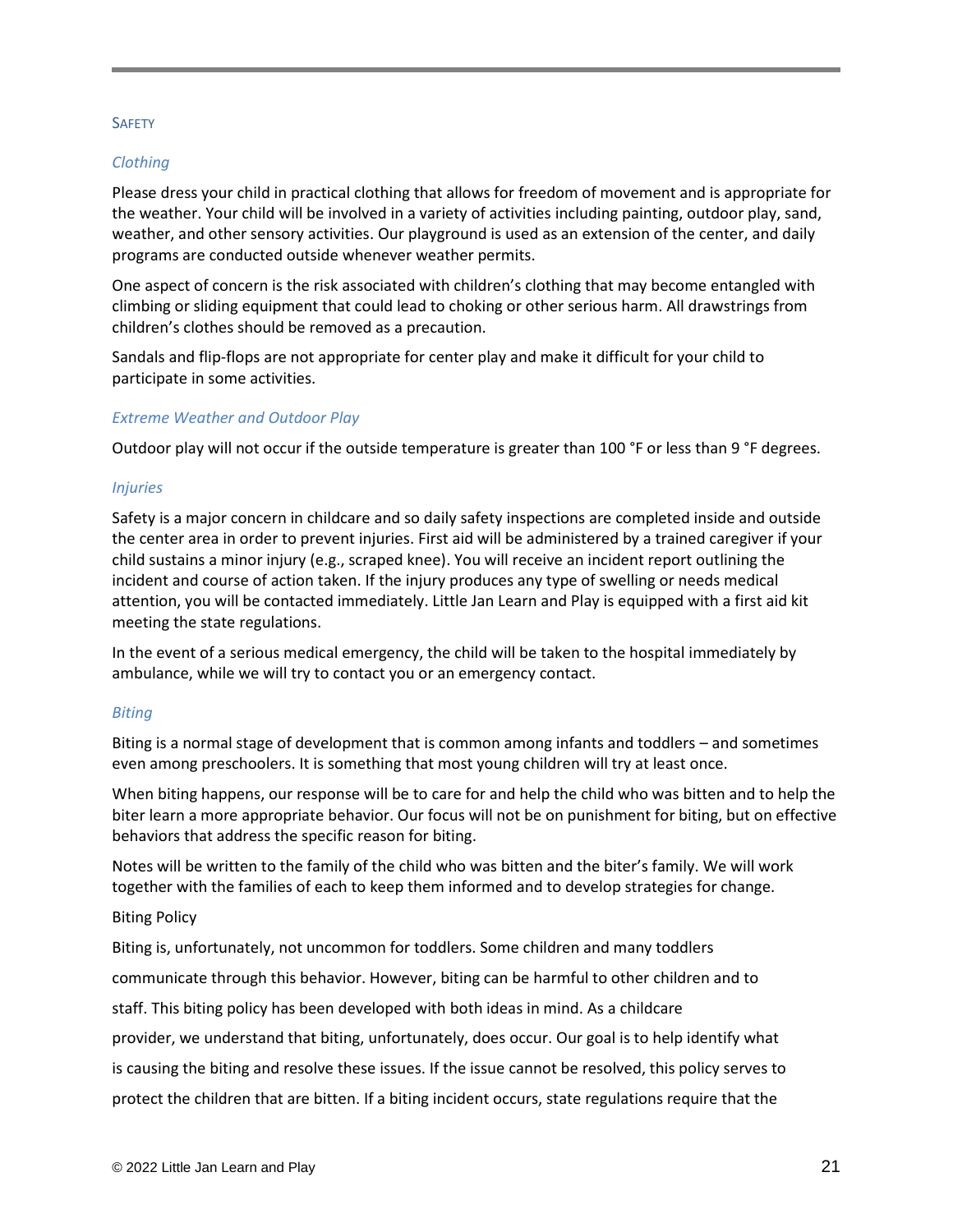parent of the child biting and the parent of the child who was bitten be contacted. Names of the children are not shared with either parent.

When Biting Does Occur:

Our staff strongly disapproves of biting. The staff's job is to keep the children safe and help a child that bites learn different, more appropriate behavior. We do not use techniques to alarm, hurt, or frighten children such as biting back or washing a child's mouth out with soap. For the child that was bitten:

1. The teacher will comfort the child. First aid is given to the bite. Ice will be provided and the area is to be cleaned with soap and water and covered with a bandage if needed.

2. The teacher will immediately notify office staff, at which time parents are notified.

3. An Incident Report will be completed, documenting the incident.

4. Parents may request a conference with the Director to discuss any concerns/questions. For the child that bit:

1. The teacher will firmly tell the child "NO! DO NOT BITE!" and show the child how he/she hurt their friend.

2. The child may be placed in time out for no longer than the child's age (one year old, one minute) or removed from the situation.

3. The parents are notified.

4. An Incident Report will be completed, documenting the incident.

When Biting Continues:

1. If personnel is available, the child will be shadowed to help prevent any biting incidents.

2. The child will be observed by the classroom staff to determine what is causing the child to bite (teething, communication, frustration, etc.) The administrative staff may also observe the child if the classroom staff is unable to determine the cause.

3. The child will be given positive attention and approval for positive behavior.

4. The child will be provided a teething ring or other appropriate teething toy.

4. The Director will ensure the teacher has adequate resources and training necessary to keep the children active and engaged in supervised activities.

4. The Director will evaluate the biting log to determine the cause of the biting and make suggestions to the parent and teacher to stop the biting. The Director will provide literature to the parent and determine whether or not the teacher needs additional training. The Director will document all information.

5. The Director will schedule a conference with the parents of the child who is biting to develop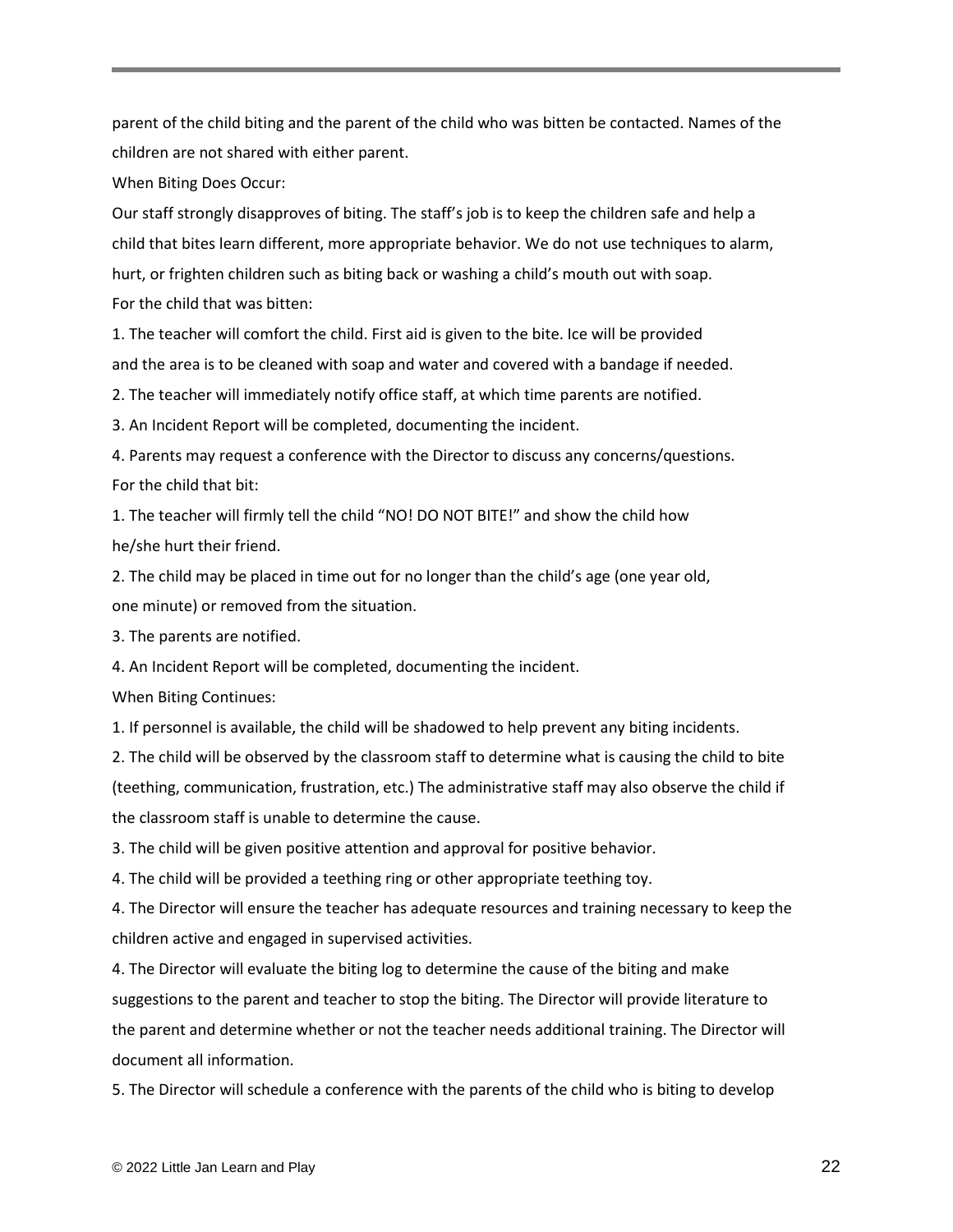a plan for home and the center to stop the biting.

When Biting Becomes Excessive:

1. After all preventative steps have been tried by the staff members, if the child continues to bite routinely the Director will call the parent to pick up the child for the remainder of the day. Chronic biting may require that a child be suspended from enrollment for a period of time. If a child is suspended, the parent will be informed that the child may return to the center as soon as the biting is abated.

2. If the child returns to the center, continues to bite, and is endangering the other children, the child may be terminated from the program.

# *Respectful Behavior*

All children and families will be treated with respect and dignity. In return, we expect the same from all our families. We will not tolerate hostile or aggressive behavior. If this occurs, we reserve the right to ask you to control your behavior or to remove your children from our care.

# *Smoking*

The poisons in secondhand smoke are especially harmful to infants and young children's developing bodies, therefore the indoor and outdoor center environment and vehicles used by the center are always non-smoking areas. The use of tobacco in any form is prohibited on the center's premises.

# *Prohibited Substances*

The use of alcohol or illegal drugs is prohibited on the center's premises. Possession of illegal substances or unauthorized potentially toxic substances is prohibited.

Any adult who appears to be inebriated, intoxicated, or otherwise under the influence of mind-altering or polluting substances is required to leave the premises immediately.

# *Dangerous Weapons*

A dangerous weapon is a gun, knife, razor, or any other object, which by the manner it is used or intended to be used, is capable of inflicting bodily harm. Families, children, staff or guests (other than law enforcement officers) possessing a dangerous weapon will not be permitted onto the premises.

In cases that clearly involve a gun, or any other weapon on our premises, the police will be called, and the individual(s) involved will be immediately removed from the premises. This policy applies to visible or concealed weapons.

# *Child Custody*

Without a court document, both parents/guardians have equal rights to custody. We are legally bound to respect the wishes of the parent/guardian with legal custody based on a certified copy of the most recent court order, active restraining order, or court-ordered visitation schedule. We will not accept the responsibility of deciding which parent/guardian has legal custody where there is no court documentation.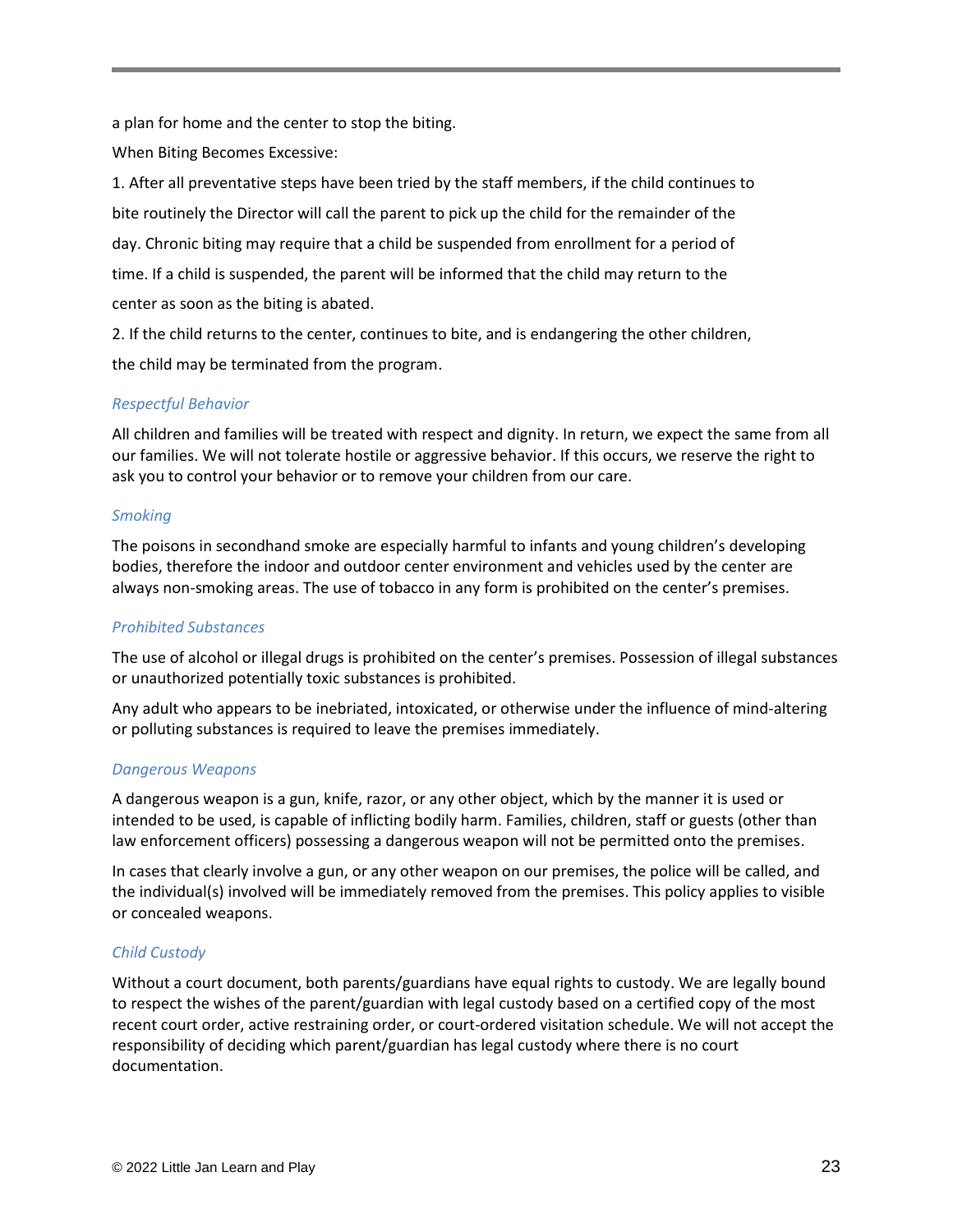#### *Suspected Child Abuse*

We are required by law to report all observations of child abuse or neglect cases to the appropriate state authorities if we have reasonable cause to believe or suspect a child is suffering from abuse or neglect or is in danger of abuse or neglect, no matter where the abuse might have occurred. The child protective service agency will determine appropriate action and may conduct an investigation. It then becomes the role of the agency to determine if the report is substantiated and to work with the family to ensure the child's needs are met. Our center will cooperate fully with any investigation and will maintain confidentiality concerning any report of child abuse or neglect.

#### **EMERGENCIES**

# *Lost or Missing Child*

In the unlikely event that a child becomes lost or separated from a group, all available staff will search for the child. If the child is not located within 10 minutes, the family and the police will be notified.

# *Fire Safety*

Our center is fully equipped with Fire System connected to the fire department.

Monthly emergency drills are held at varying times and documented by the Protective Services Department.

Fire drills: we rehearse with the children and staff members. We all remain calm and reassure the children go to the nearest safe exit. staff members take attendance forms which are compared to the Daily signing sheets to do a phase name count. the manager and coordinator checks classrooms, bathrooms, kitchen, playground, and all other areas to see if any child is missing. plans for evacuation are posted in each classroom.

We monitor Dangerous weather alerts, in case of a weather emergency, example, a tornado warning: the staff members remain calm and reassure children are escorted at the inner Hallway and away from potential flying Windows glass, things or places that may harm the child. If parents arrived to take their children, they must remain at the center until the weather alert has been lifted.

Lock down alert: we lock all classrooms, and we turn lights off. We hide the children and the teacher remain in the class silent until the lock down is lifted.

Accidents with the first aid: first aid kits are kept in the office, kitchen, and playground area. Staff has first aid and CPR training. In a serious emergency we call 911.

# *Our Facility Safety*

Each classroom has a security camera system and there are visits by Protective DCF inspectors. telephones are located for emergency contacts in areas in which children play and adults work. Every classroom and Center area are cleaned daily during the evening hours.

We ask parents to closely supervise their children in parking lots and Drive slowly while getting into the driving station. children must be signed in and signed out each day in the front lobby. children are released only to persons that has written permission from parents. parents should provide us with a list of any person designated to pick up a child. We must see photo identification (ID) and release children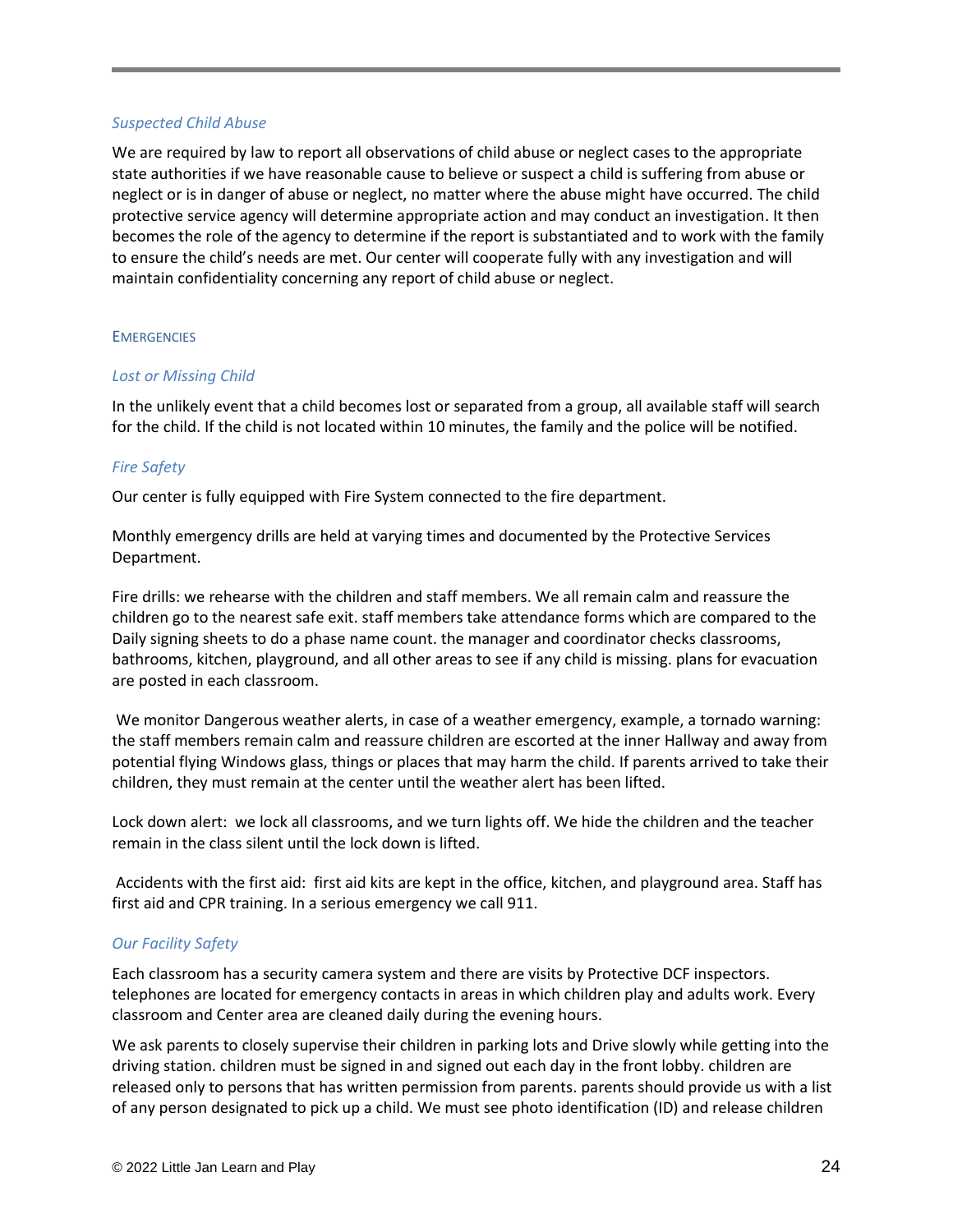to either parents unless there is a restraining order or arrangement of which we have a copy. incident or injury reports are completed whenever first aid is given. We will call 911 when any one is in a danger, be aware of others at the door who may slip behind. Parents and employees are never to admit an unfamiliar person. there is always access to a phone at the center. telephones are in the lobby and office. everything is clean and disinfected every day in a daily basis. all staff members are required to report any suspicion of child abuse and child neglect. all teaching staff have training to recognize signs of neglect and abuse and will report any suspected child abuse or neglect to the appropriate authorities. Police are in place to suspend for investigation a staff member suspected of abuse in the unlikely event that occurs.

The front doors of the facility remain locked throughout the day.

For everyone's protection, parents are expected to pick up their child within 30 minutes of being notified of illness symptoms. we do not have the appropriate means to care for a sick child or administer medication of any sort. For this reason, we ask that you have an alternate care available when these issues arise.

#### TERMINATION AND SUSPENSION POLICIES

SUSPENSION OR TERMINATION OF CHILD CARE SERVICES MAY OCCUR IF:

• A child has developmental or serious behavioral issues that cannot be adequately met by our staffing plan. Example: children who continually place themselves, other children or staff at risk of physical harm. (Information and referral sources are available to parents upon request.)

• Parents consistently arrive late to drop-off child at preschool or picking-up child late.

• Non-payment of tuition. Verbal expression of concerns, written evaluation of issues, and Parent conferences will precede suspension.

• If you want to terminate at your will, Parent will give 2 weeks written notice, and 2 weeks full payment to terminate your child's enrollment in childcare regardless as to whether your child is present. If two weeks' notice is not given, you are still financially obligated for the 2 weeks of childcare fees and late payments.

• No money will be reimbursed if a child is terminated.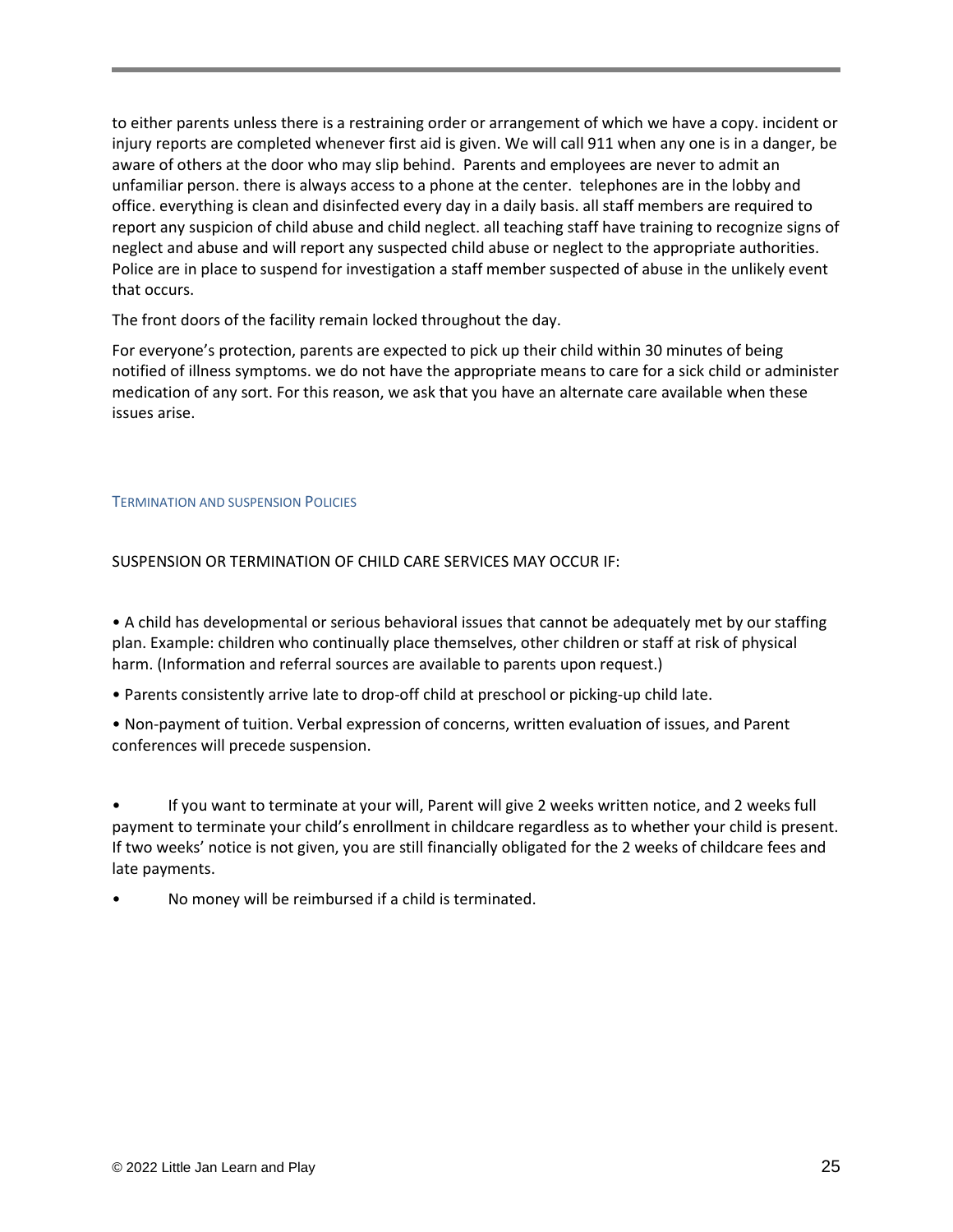#### Family Handbook Acknowledgement

Please sign this acknowledgement, detach it from the handbook, and return it to the center prior to enrollment.

This handbook may be updated from time-to-time, and notice will be provided as updates are implemented.

Thank you for your acknowledging the policies and procedures we have established for the safety and welfare of all children in our care. We look forward to getting to know you and your family.

These policies and procedures:

Provide and clarify those standards of behavior by and toward students that are necessary to support the Little Jan Learn and Play's educational mission and provide processes for addressing failures to meet those standards. The policies and procedures in this handbook apply to all students of the Little Jan Learn and Play unless the language of the handbook specifically indicates otherwise.

Little Jan Learn and Play publishes this handbook annually, but the policies and procedures may be subject to change during the academic year.

I have received the Little Jan Learn and Play Family Handbook, and I have reviewed the family handbook with a member of the Little Jan Learn and Play staff. It is my responsibility to understand and familiarize myself the Family Handbook and to ask center management for clarification of any policy, procedure or information contained in the Little Jan Learn and Play Family Handbook that I do not understand.

Recipient Signature **Date** 

Center Staff Signature Date Date